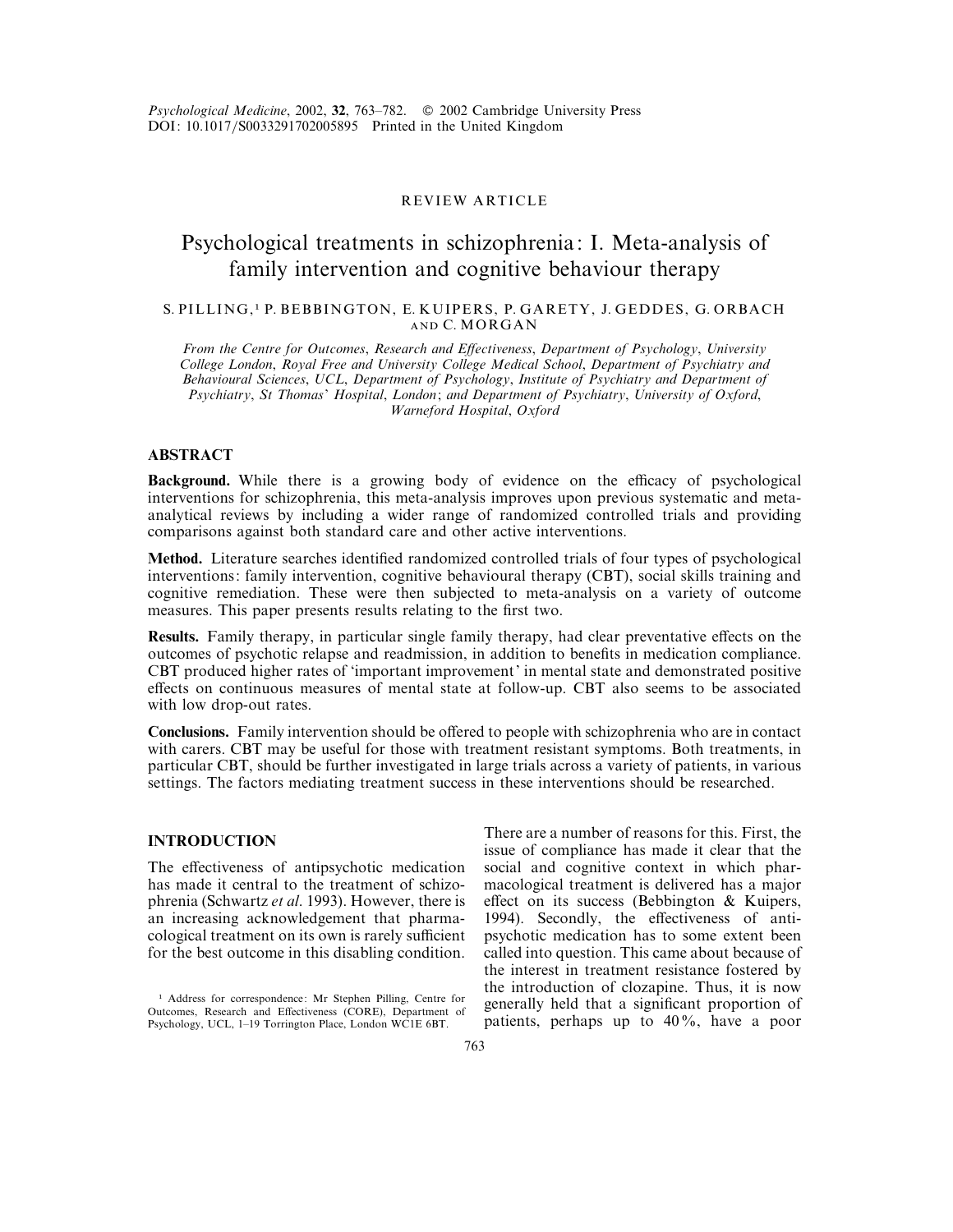response to antipsychotic medication and continue to show moderate to severe psychotic symptoms (Kane, 1996). The final element in the re-evaluation of the treatment of schizophrenia is that there has been a change in perception of psychological interventions, such that they are now recognized as an important component of a comprehensive therapeutic approach (Department of Health, NHS Executive, 1999).

Antipsychotic drugs have a limited impact on the negative symptoms of schizophrenia, and thus do not contribute to the development of the skills necessary for successful transition back into the community (Liberman, 1994). A recent meta-analysis has suggested that the benefit even of the new atypical antipsychotics is less than previously thought (Geddes *et al*. 2000). There is thus a clear requirement for the development of new approaches if the wide ranging needs of people with schizophrenia are to be met. This emphasis is new. In comparison to those channelled into pharmacological interventions, relatively few resources have been spent on evaluating and developing other treatments.

The analysis of psychological interventions in schizophrenia presented here is the product of a joint British Psychological Society and Royal College of Psychiatrist's working party on the development of Psychosocial Guidelines for the Treatment of Schizophrenia. It draws largely on the Cochrane methodology (Mulrow & Oxman, 1997), with certain modifications. In identifying areas for review, the working party had two guiding principles. To warrant the inclusion of the type of psychological intervention, we required there should be considerable uncertainty about both the interpretation of the existing research findings and the application of these findings in routine practice. There also had to be a sufficient level of evidence (in the form of randomized controlled trials) to support systematic review andmeta-analysis.The current paper describes the methodology used and presents results relating to family interventions (FIs) and cognitive behaviour therapy (CBT). It is the first of a pair intended to assess whether the current enthusiasm for psychological interventions can be justified by the evidence. The second paper (Pilling *et al*. 2001) covers social skills training and cognitive remediation.

# **Talking to people with schizophrenia and their relatives**

Modern psychological treatments for schizophrenia originate in studies of the impact of the social environment on mental illness. In the United Kingdom there was an interest in the effect of the family environment in the maintenance of major mental disorders, in particular schizophrenia (Brown *et al*. 1962). This led to the development of the concept of expressed emotion (Brown & Rutter, 1966; Brown *et al*. 1972), and the establishment of family interventions for the treatment of schizophrenia (Leff *et al*. 1982). These revolutionized the way that clinicians viewed family members, and had a general effect of improving communication between clinicians and informal carers. The application of CBT for depression (Beck *et al*. 1979) to psychotic disorders has resulted in a complex treatment package with a range of techniques and targets (Fowler *et al*. 1995).

There is considerable variation in the content and application of these psychological interventions. The effectiveness of all psychological interventions for schizophrenia depends on the establishment of a positive therapeutic alliance with the patient (Roth & Fonagy, 1996). Working with people with schizophrenia presents particular difficulties, and the pace and development of the therapeutic alliance demands great flexibility. However, the requirement for such an alliance is clear.

There have been several systematic reviews and meta-analytical studies of psychological interventions in schizophrenia in the past 10 years that cover this area in whole or in part (Mari & Streiner, 1994; Mojtabi *et al*. 1998; Adams, 2000; Dixon *et al*. 2000; Gould *et al*. 2001; Bustillo *et al*. 2001; Pitschel-Walz *et al*. 2001; Rector & Beck, 2001; Cormac *et al*. 2002). These vary considerably in range, depth and focus. In the current paper, we have confined our review to high quality randomized controlled trials (RCTs) providing comparisons either with standard care or with other active interventions. We feel that this is an advance on previous work. We have been able to identify more RCTs than have been reported in previous systematic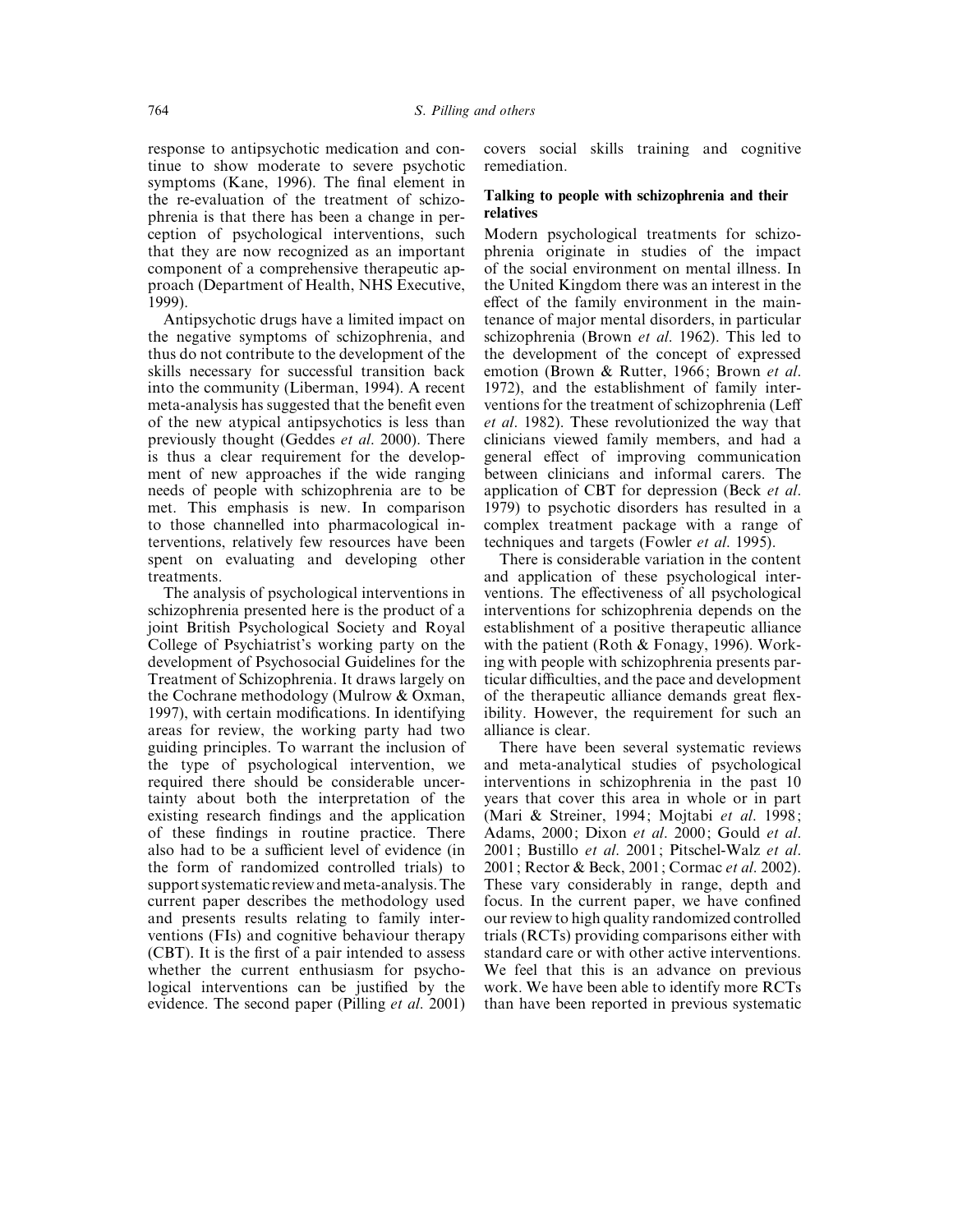reviews. The meta-analyses are based on the examination of original data and not taken from other systematic reviews or meta-analytical studies.

# **METHOD**

## **Research strategy**

Electronic searches for both family interventions and cognitive behavioural interventions were undertaken using *Biological Abstracts* (1980– 1999), CINAHL (1982–1999), the Cochrane Library (Issue 2, 1999), the Cochrane Schizophrenia Group's Register of Trials (August, 1999), EMBASE (1980–1999), MEDLINE (1966–1999), PsycLIT (1887–1999), SIGLE (1990–1999), and Sociofile (1980–1999). (More detailed descriptions of both search strategies are available from the authors.) All reference lists of the articles selected were searched for further relevant trials. Review articles were also scanned.

#### *The basis of study selection*

Papers were checked for methodological rigour and validity by two reviewers (S.P. and G.O.), who independently inspected all citations, adhering to guidelines for conducting literature reviews (Mulrow & Oxman, 1997). When disputes arose about which category a citation should be allocated to, or its relevance to the report, we attempted to resolve them by discussion. If this failed, a further reviewer (P.B. or P.G.) was asked to review the article and decide. Only RCTs were considered for inclusion in the analysis.

Given the problems in the literature surrounding the definitions of psychosocial interventions and of diagnosis, explicit inclusion criteria were specified.

For an intervention to be classed as 'family intervention' it had to include family sessions with a specific supportive and treatment function, and a minimum of one of the following treatment components: psycho-educational intervention; problem solving/crisis management work; or, intervention with the identified patient. In addition, interventions were required to be for at least 6 weeks.

In order to be classified as 'cognitive behaviour therapy' interventions had to have a component which involved recipients establishing links between their thoughts, feelings or actions with respect to the target symptoms; and the correction of their misperceptions, irrational beliefs or reasoning biases related to those symptoms. At least one of the following was also required: self-monitoring of the treated person's thoughts, feelings or behaviours with respect to the target symptoms; and the promotion of alternative ways of coping with the target symptoms.

The included studies were based on samples of people with schizophrenia or related disorders, including delusional disorder, schizophreniform disorder and schizoaffective disorder (basically ICD-10 F2; WHO, 1992). Trials where participants were not restricted to people with schizophrenia and from which it was impossible to extract results for this group were not included. Many participants were also reported to have co-morbid mental disorders, such as depression or anxiety disorder.

The individual trials excluded participants for a variety of reasons such as organic brain syndromes, substance misuse and failing to reach a minimum IQ score. Outcomes were death, mental state, relapse, re-admission, burden, expressed emotion, medication compliance and acceptability of treatment. These outcomes were chosen because they were thought to be good indicators of treatment effectiveness, clinically important, and common to most studies.

#### **Analysis of data**

Intention-to-treat analysis was performed on all data i.e. on a 'once randomized always analyse' basis. This assumes that those participants who ceased to engage in the study – from whatever group – had an unfavourable outcome (with the exception of the outcome of 'natural death'). While recognizing that most psychosocial therapies focus on those with severe illness and thereby risk high attrition rates, the reviewers felt that attrition of  $> 50\%$  would call into question the value of the study. Studies losing  $> 50\%$  of people were therefore excluded, even if they reported relevant outcomes.

Analysis of dichotomous outcomes (e.g. relapse, readmission) was performed using odds ratios. An odds ratio is calculated by dividing the probability of an event in a treatment group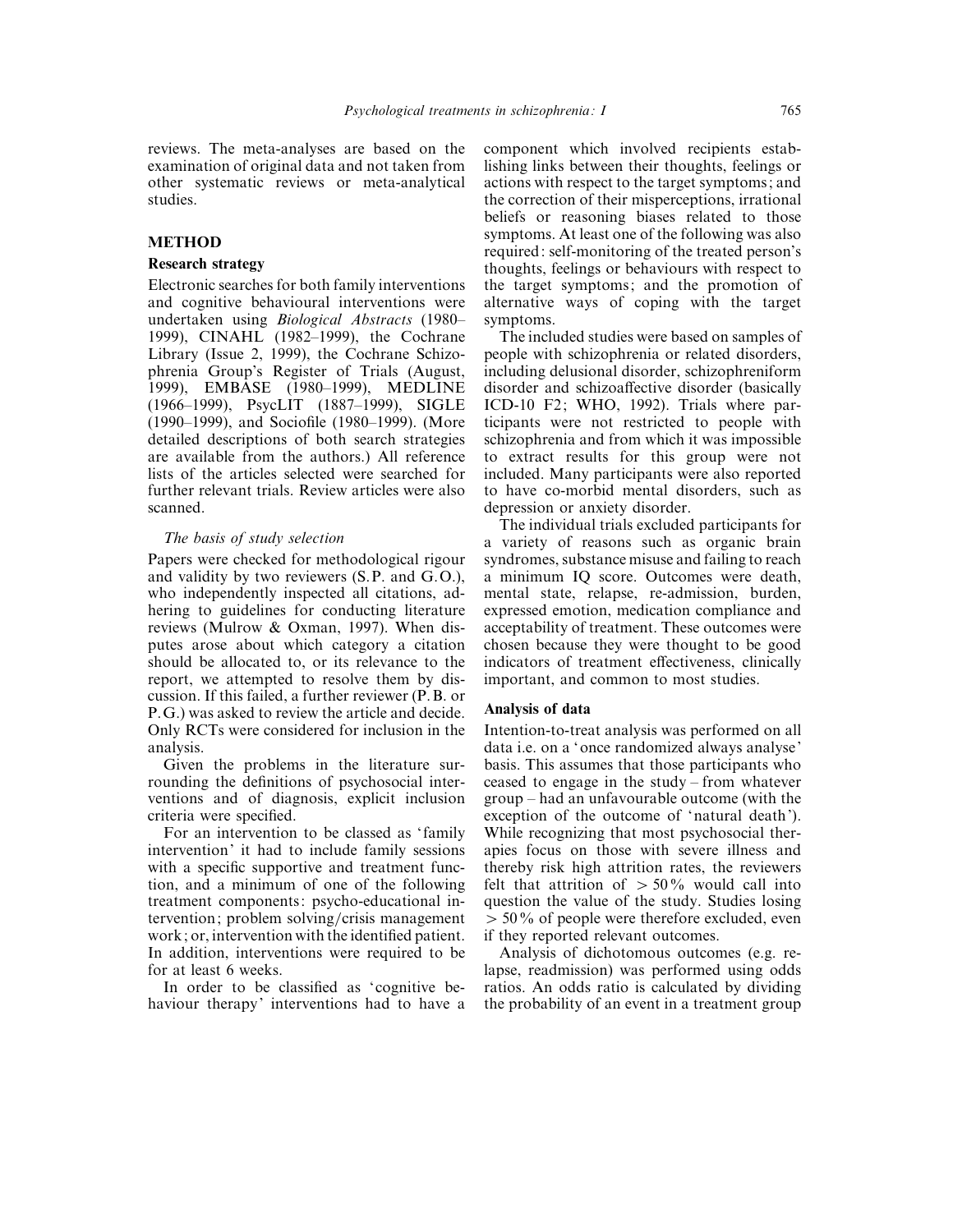by its odds in the comparison group. Clinical trials typically look for treatments that reduce 'bad event' rates, and therefore aim at an odds ratio of less than one. For example, a treatment that caused a 7% reduction in suicide would have an OR of 0.93. Ninety-five per cent confidence intervals are reported with the odds ratios. The primary analysis employed the fixed effects method of Mantel & Haenzel (1959). This method assumes that a single underlying treatment effect is present across all studies. However, in reality this may not be the case, particularly for psychological treatments. To account for the potential heterogeneity in treatment effects, a random effects analysis was therefore also undertaken (DerSimonian & Laird, 1986). In the random effects analysis, heterogeneity is accounted for both in the width of confidence intervals and the estimate of the treatment effect. With decreasing heterogeneity the random effects approach moves asymptotically towards a fixed effects model.

A similar analysis was undertaken for continuous data, using an effect size (Cohen, 1977). Effect sizes are typically the difference between the mean in the experimental group and the mean in the control group, divided by a pooled standard deviation. Thus, the effect size expresses the difference between means relative to withingroup variation. The fixed effects model we used in these analyses was that advocated by Hedges & Olkin (1985), and the reported statistics were either standardized effect sizes or weighted mean differences. Where different measures were used in different trials (e.g. where the Brief Psychiatric Rating Scale (BPRS) (Overall & Gorham, 1962) and the Comprehensive Psychopathological Rating Scale (CPRS) (Asberg *et al.* 1978) were used to estimate the same underlying effect), or where there was a likelihood of poor inter-rater reliability, standardized effect sizes were calculated, based on the procedures of Glass *et al*. (1981). However, as advocated by Hedges & Olkin (1985), a pooled standard deviation was used instead of the comparison group standard deviation. For the standardized effect size (d), a value of 1.0 indicates that the mean of the treatment group is 1 standard deviation higher than the mean of the comparison group. Each effect size was calculated using StatsDirect (2000), and was corrected for bias using calculations from the gamma distribution. A

DerSimonian/Laird random effect size was also calculated to account for heterogeneity between studies included in the meta-analysis (Der-Simonian & Laird, 1986). To avoid applying parametric tests to data that do not meet their requirements, a standard was applied to all continuous data before inclusion. Only papers where standard deviations or standard errors and means were reported were included in the review. When continuous measures started from a finite number (such as 0), data were included only if the standard deviation, multiplied by 2, was less than the mean. Otherwise, the mean was unlikely to be an appropriate measure of the centre of the distribution (Altman & Bland, 1996).

As well as inspecting the graphical presentations, reviewers checked whether the differences between the results of trials were greater than would be expected by chance alone, using tests of heterogeneity. In this case, we used a Q statistic (Hedges & Olkin, 1985). A significance level less than 0±05 on the Q statistic was interpreted as evidence of heterogeneity. When heterogeneity was present, a sensitivity analysis was undertaken. Outlying studies were then removed if they caused a substantive change in the overall findings. Random effects models were also analysed to take into account heterogeneity of treatment.

In addition to the above statistics, the 'number need to treat' (NNT) was calculated. This number is the inverse of the absolute risk reduction i.e. the inverse of the difference in the proportion of events in the control group and in the treatment group. It refers to the number of patients it is necessary to treat in order to prevent one bad outcome (e.g. relapse) that would not have been prevented in the control group. NNTs in this paper are reported rounded up, in accordance with the general consensus (Cook & Sackett, 1995). Confidence intervals for absolute risk reduction and the number needed to treat are based on the iterative method of Miettinen & Nurminen (1985).

Where a sufficient number of trials was available, data were entered into a funnel graph (with trial effect plotted against trial size or 'precision') to assess the presence of publication bias. A formal test of funnel plot asymmetry was undertaken where appropriate (Egger, 1997). Significance levels of  $P < 0.05$  were set *a priori*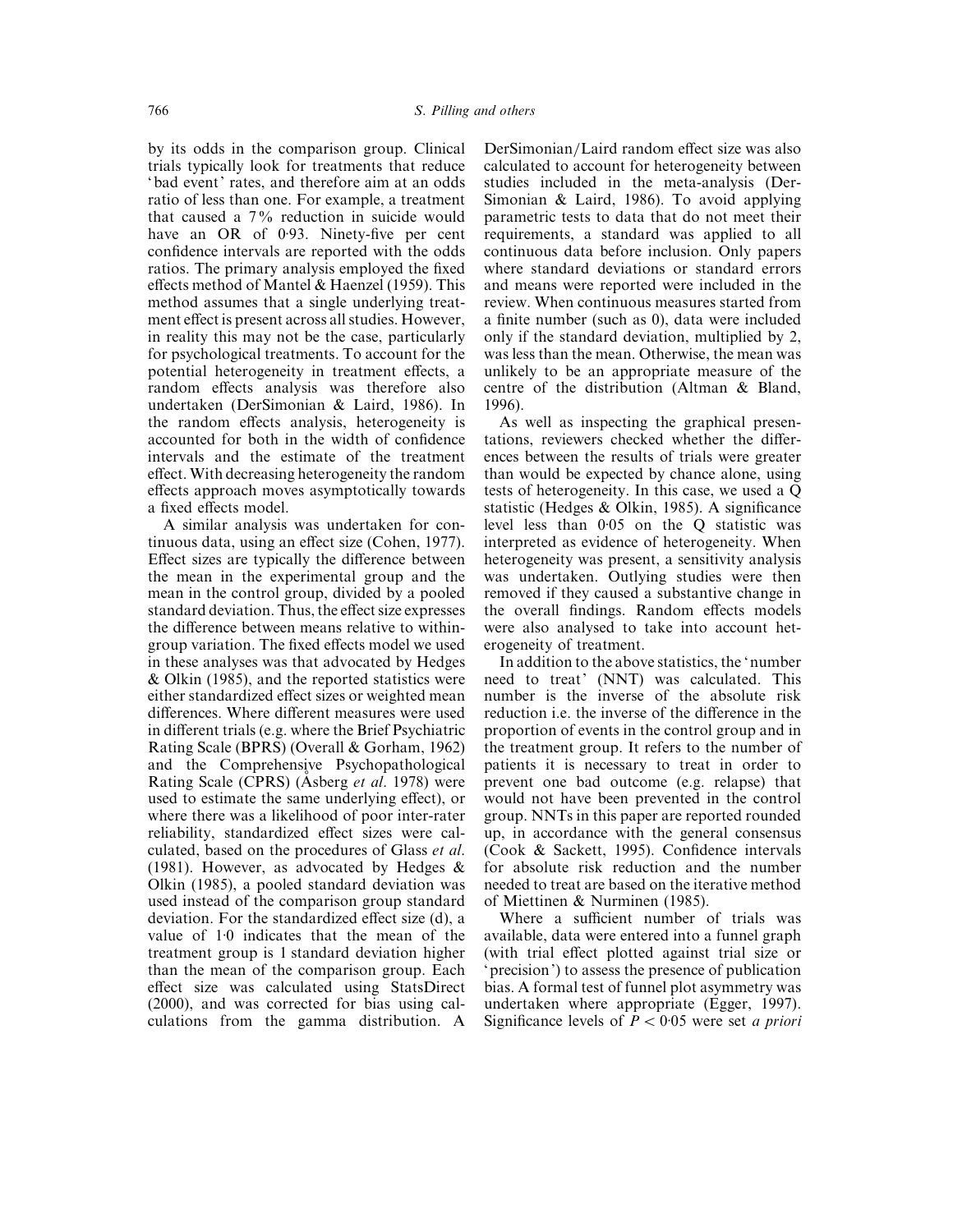for accepting the presence of asymmetry. Where only 3–4 studies reported an outcome, or there was little variety in sample size (or precision estimate) between studies, tests of asymmetry were not appropriate.

#### **Family interventions**

From this search, a total of 33 trials of family interventions for schizophrenia were identified, although 15 of these were excluded from the meta-analysis for a variety of reasons. The main reasons for exclusion were: the intervention comprised less than six sessions; methods of randomization were inadequate; participants did not exclusively have schizophrenia and related disorders; there was no appropriate control group; or there were no usable data. The 18 remaining studies involved a total of 1467 patients.

### **Cognitive behavioural interventions**

A total of 22 trials concerning cognitive behavioural therapy were identified. However, 14 of these were excluded. The main reasons for exclusion were: methods of randomization were inadequate; the intervention did not meet criteria for 'cognitive behavioural therapy'; or there were no usable data. The eight remaining studies included 528 patients. A full list of all trials identified for both interventions is available from the authors.

#### **Comparisons**

Due to the rather diverse nature of the psychosocial treatments and their comparison groups, it was necessary to analyse several different comparisons. However, a global comparison was initially conducted, including all studies that reported outcomes regardless of the comparison group. Then, dependent on the presence of heterogeneity, we analysed studies that compared the intervention only with standard care, or only with other active treatments. Family therapy was also divided into two particular types of intervention, single family and group family interventions. Group family interventions were defined as those where the primary component of the treatment was a regular group session including more than one family. Separate comparisons are reported where appropriate.

# **RESULTS**

# **Family interventions**

The main variables available to form the basis of comparison in family treatment comprised relapse in intervals of various duration dating from the onset of treatment, relapse during intervals commencing from the end of treatment, readmission rates during similar sets of intervals, rates of dropouts, rates of suicide, the effects on burden and expressed emotion, and the level of medication compliance.

#### *Characteristic of participants* (Table 1)

A total of 1467 patients were included in the 18 family intervention trials analysed in this review. All studies reported the ages of patients, the mean being 31.2 years. Fourteen studies reported the sex of participants, with 31% female overall. The mean number of prior admissions, as reported in 13 studies, was 2.7. Seven studies report data on mean duration of illness, which was 6.3 years. Various criteria were used to provide a diagnosis of schizophrenia; three studies used DSM-III, seven studies DSM-III-R, one study DSM-IV, one the New Haven index, one the Research Diagnostic Criteria (RDC), and one the Chinese Medical Association's Criteria. Four used the Present State Examination (PSE) to provide an ICD-9 diagnosis.

Outcomes have been grouped into 12-month time periods for convenience and consistency of presentation. However, it should be stressed that measurements were made at some point in that time period, and it may be of greater relevance whether measurements were made during, or after the end of treatment.

#### *Relapse*

Of a total of 765 patients for whom relapse rates were reported, 144 out of 381 receiving family interventions and 206 out of 384 receiving other treatments, including standard care, relapsed within a period of 4 years. The results of the relapse analysis are reported in Table 2.

Eleven studies compared relapse with all other treatments over the first 12 months of treatment (Goldstein *et al*. 1978; Falloon *et al*. 1982; Leff *et al*. 1982, 1989; Hogarty *et al*. 1986, 1997*a*; Tarrier *et al*. 1988; Glynn *et al*. 1992; Xiong *et al*. 1994; McFarlane *et al*. 1995*a*, *b*;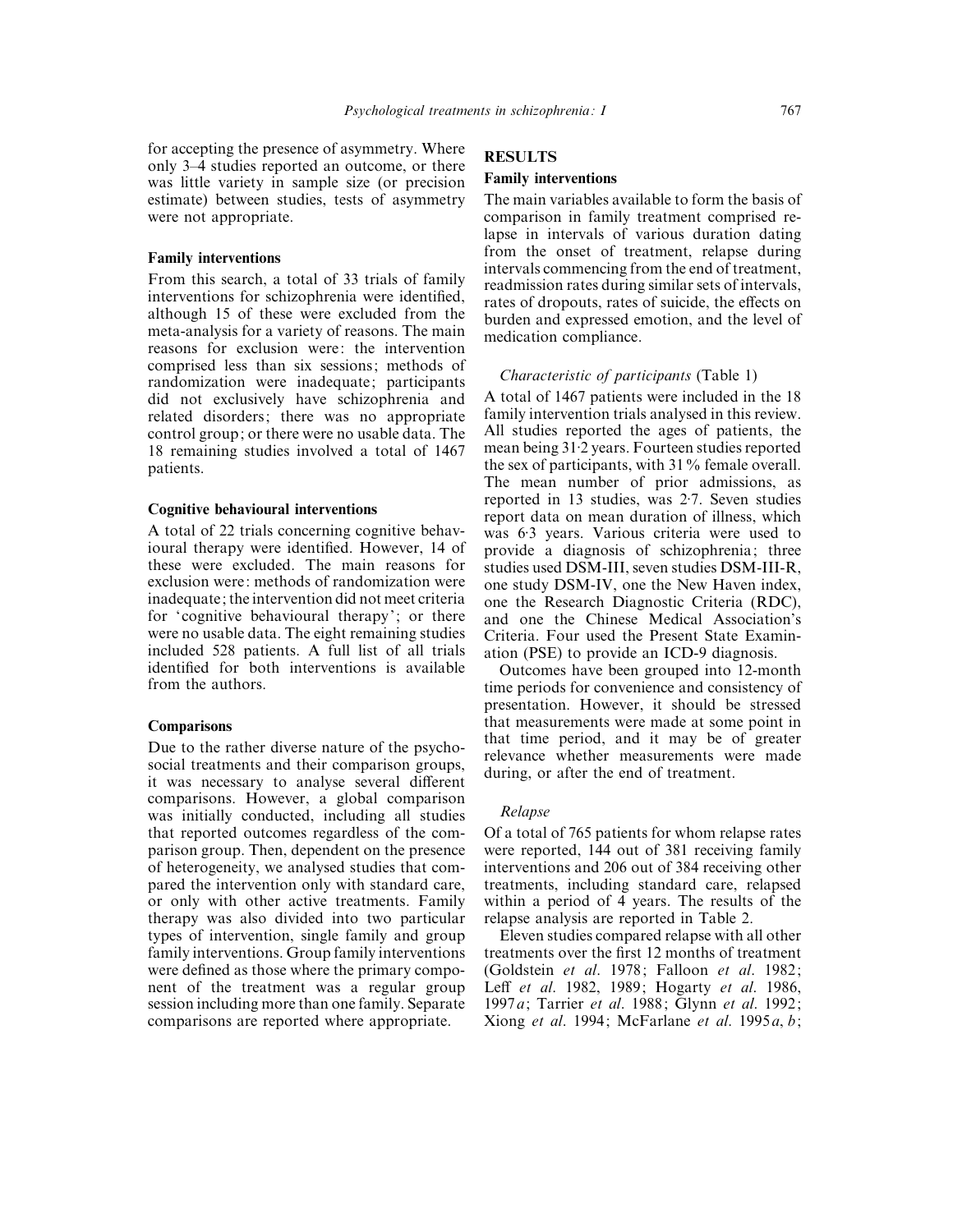| Study                    | $\boldsymbol{N}$ | Intervention                                                                                                      | Patient<br>participation           | Duration and frequency                                                         | Comparison groups                                                                            | Measures analysed<br>in this report                                                            |
|--------------------------|------------------|-------------------------------------------------------------------------------------------------------------------|------------------------------------|--------------------------------------------------------------------------------|----------------------------------------------------------------------------------------------|------------------------------------------------------------------------------------------------|
| Bloch et al. 1995        | 63               | Family counselling<br>education, coping training                                                                  | Excluded                           | 6 weekly sessions                                                              | Single session: discussion<br>and educational audiotape<br>and booklet                       | Hospital admission, dropout                                                                    |
| Buchkremer et al. 1995   | 99               | Therapeutic relative groups:<br>psycho-educational training,<br>problem-solving and<br>relatives self-help groups | Excluded                           | 1 h per fortnight/2 years                                                      | Standard care                                                                                | Death, relapse, hospital<br>admission, unemployment                                            |
| Falloon et al. 1982      | 39               | Home family therapy, 24 h<br>support, clinic-based crisis<br>intervention and home<br>visits                      | Included                           | l h per week/3 months, 1 h<br>per 2 weeks/6 months, 1 h<br>per month/15 months | Supportive management:<br>out-patient clinic-based<br>individual supportive<br>psychotherapy | Relapse, hospital admission<br>dropout, drug compliance,<br>unemployment, social<br>impairment |
| Glynn et al. 1992        | 41               | Behavioural family therapy                                                                                        | Included                           | Mean 21 per sessions per<br>year/1 year                                        | Customary care                                                                               | Relapse, hospital admission,<br>unemployment, dropout                                          |
| Goldstein et al. 1978    | 104              | Crisis-orientated family<br>therapy                                                                               | Included                           | session per week/6 weeks, 6<br>month follow-up                                 | Standard care                                                                                | Relapse, dropout                                                                               |
| Hogarty et al. 1986      | 75               | Family psycho-education and<br>management                                                                         | Included                           | 2 h per week/18 months, 1 h<br>per month/6 months                              | Nursing support and drug<br>treatment                                                        | Relapse, drug compliance,<br>EE                                                                |
| Hogarty et al. 1997 a, b | 77               | Survival skills training and<br>reintegration within the<br>home and community                                    | Included.<br>excluded<br>from some | $1/2$ h fortnightly in year 1,<br>per 2–4 weeks for next<br>2 years            | Supportive therapy: active<br>listening, correct empathy,<br>appropriate reassurance         | Relapse, dropout                                                                               |
| Leff et al. 1982         | 24               | Educational sessions:<br>relatives' group, home-<br>based family sessions                                         | Included                           | Mean 5.6 h over 9 months, 15<br>month follow-up                                | Standard care (neuroleptic<br>drugs)                                                         | Death, relapse, medication<br>compliance                                                       |
| Leff et al. 1989         | 23               | Family therapy in the home<br>with the patient and 2                                                              | Included                           | h per 2 weeks/9 months<br>and then 1 per month for                             | Relatives group and 2<br>psycho-education lectures                                           | Relapse, dropout, EE, social<br>and occupational activities                                    |

Individual orientatedpsychosocial intervention

| Table 1. Characteristics of family intervention trials |  |  |
|--------------------------------------------------------|--|--|
|--------------------------------------------------------|--|--|

15 monthsIncluded 1 session per 2 weeks/5

months

months, 1 per 4 weeks/7

Linszen et al. 1996

Leff et al. 1982

Leff et al. 1989

76 Behavioural family intervention included individual orientatedpsychosocial intervention

23 Family therapy in the home with the patient and 2 psycho-education lectures

and occupational activities

Relapse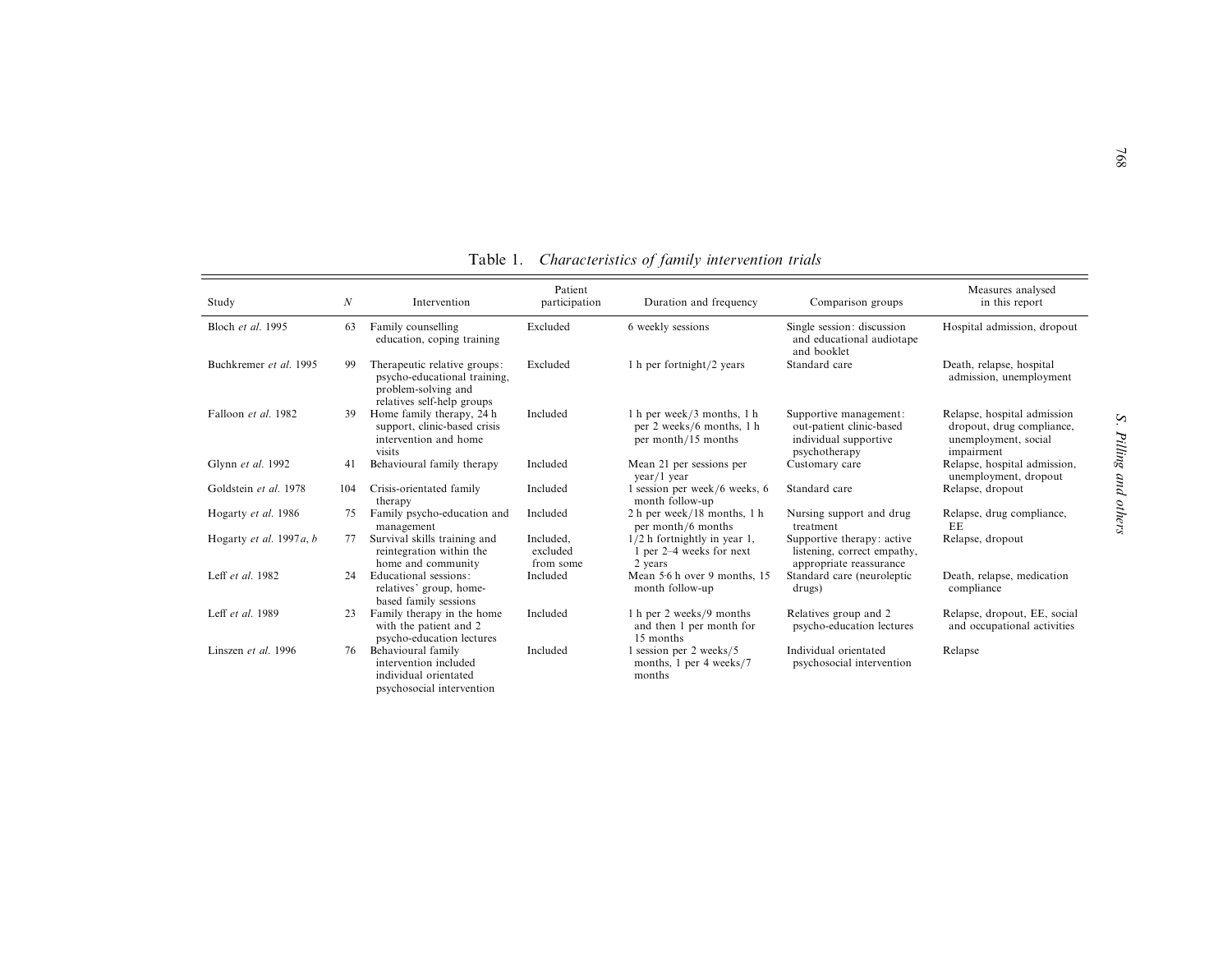| monthly thereafter<br>years follow-up<br>vears)<br>some sessions<br>Excluded for<br>Excluded<br>sessions<br>Excluded<br>Included<br>Included<br>psycho-education and stress<br>group programme (patients<br>Applied family management<br>Enactive programme: active<br>participation of families in<br>monthly family group<br>Psycho-educational support<br>family and home exercises<br>management programme<br>Counselling sessions for<br>46 Multiple family treatment<br>Family educational<br>excluded<br>and<br>55<br>63<br>$\frac{313}{2}$<br>83<br>36<br>MacFarlane et al. 1995b<br>Vaughan et al. 1992<br>Schooler et al. 1997<br>Posner et al. 1992<br>Tarrier et al. 1988<br>Xiong et al. 1994 |          |                                                                                   |                                                                        | dropout, unemployment                                    |
|------------------------------------------------------------------------------------------------------------------------------------------------------------------------------------------------------------------------------------------------------------------------------------------------------------------------------------------------------------------------------------------------------------------------------------------------------------------------------------------------------------------------------------------------------------------------------------------------------------------------------------------------------------------------------------------------------------|----------|-----------------------------------------------------------------------------------|------------------------------------------------------------------------|----------------------------------------------------------|
|                                                                                                                                                                                                                                                                                                                                                                                                                                                                                                                                                                                                                                                                                                            |          | 1 every 2 weeks (1st 2 years),<br>1 every month (next 2                           | Single family treatment                                                | Relapse, dropout                                         |
|                                                                                                                                                                                                                                                                                                                                                                                                                                                                                                                                                                                                                                                                                                            |          | I <sub>3</sub> h per week for 8 weeks,<br>follow-up 10 months                     | Standard care                                                          | Death, readmission, dropout                              |
|                                                                                                                                                                                                                                                                                                                                                                                                                                                                                                                                                                                                                                                                                                            |          | per fortnight for 13 weeks,<br>l <sub>s</sub> h per week for 13 weeks,            | multi-family group meetings<br>management-monthly<br>Supportive family | Readmission, medication<br>compliance, dropout           |
|                                                                                                                                                                                                                                                                                                                                                                                                                                                                                                                                                                                                                                                                                                            |          | 13 sessions over 9 months, 7                                                      | Standard care                                                          | Death, relapse, readmission,<br>dropout, EE              |
|                                                                                                                                                                                                                                                                                                                                                                                                                                                                                                                                                                                                                                                                                                            |          | 1 h per week for 10 weeks                                                         | Standard care                                                          | Death, relapse, readmission,<br>medication compliance,   |
| supportive sessions and<br>monthly family group<br>meetings                                                                                                                                                                                                                                                                                                                                                                                                                                                                                                                                                                                                                                                | Included | months, 1 per 4 weeks/15<br>$months + 90$ min monthly<br>45 min per $2-3$ weeks/9 | Standard care                                                          | Death, relapse, readmission,<br>family burden<br>dropout |
| 18 months<br>dno.18<br>Included<br>Educative and family group<br>sessions, additional follow-<br>up as needed<br>78<br>Zhang et al. 1994                                                                                                                                                                                                                                                                                                                                                                                                                                                                                                                                                                   |          | I session every 3 months for                                                      | follow-up and medication<br>Out-patient department                     | medication compliance<br>Relapse, readmission,           |

# *Psychological treatments in schizophrenia: I* 769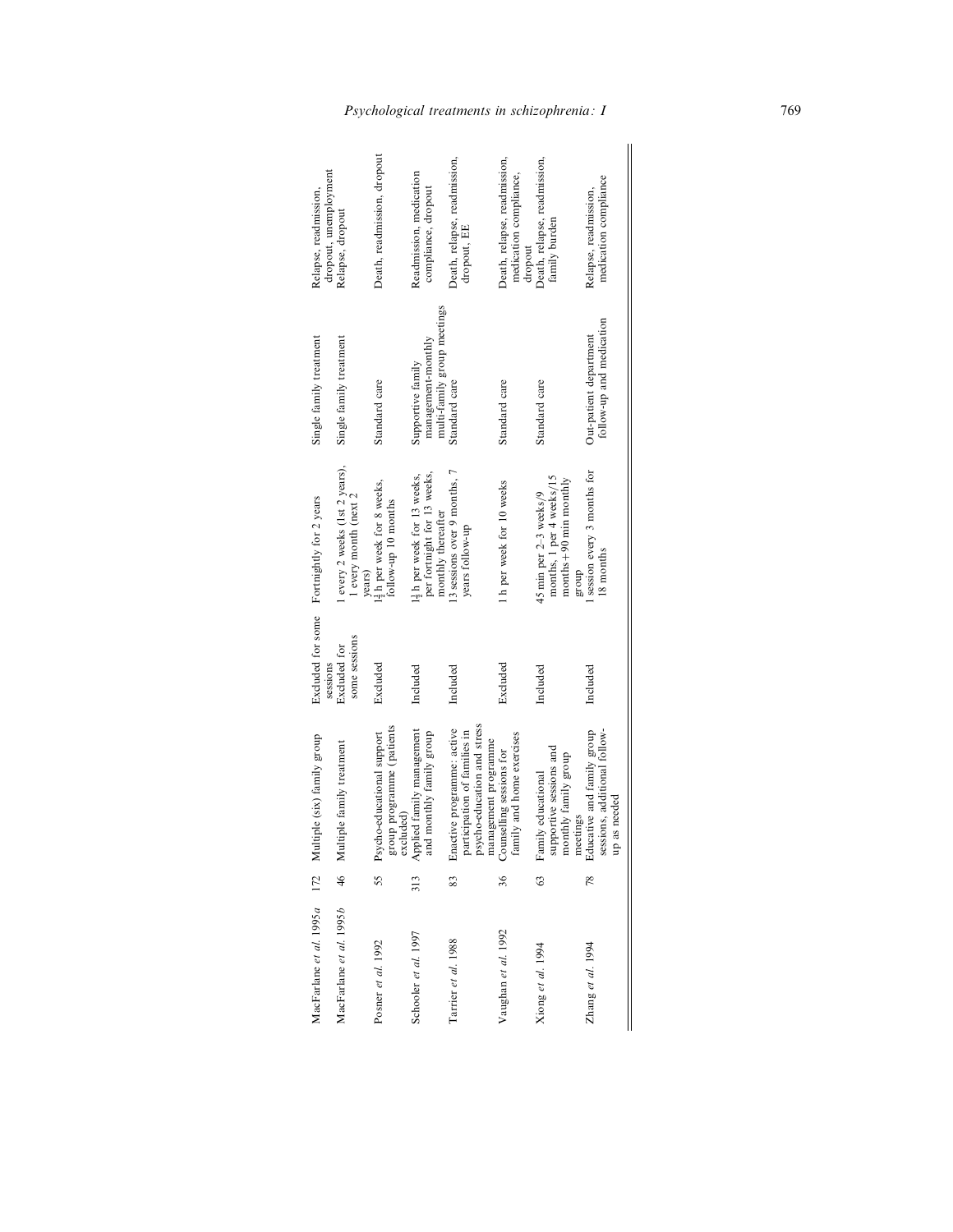| Time of data<br>collection               | Comparison                                                  | Fixed effects odds<br>ratio/effect size $(95\% \text{ CI})$                                                                                                                                        | Random effects odds<br>ratio/effect size $(95\% \text{ CI})$ | Studies<br>N   | Patients<br>N | <b>NNT</b>                    | Q(P)           |
|------------------------------------------|-------------------------------------------------------------|----------------------------------------------------------------------------------------------------------------------------------------------------------------------------------------------------|--------------------------------------------------------------|----------------|---------------|-------------------------------|----------------|
| 1st 12 months                            | $\nu$ . All other treatments                                | $0.63$ (0.46 to 0.86)                                                                                                                                                                              | $0.52(0.31 \text{ to } 0.89)$                                | 11             | 729           | 8 (6 to 18)                   | 23.04 (< 0.01) |
| 1st 12 months                            | v. Standard care                                            | $0.37(0.23 \text{ to } 0.59)$                                                                                                                                                                      | $0.37(0.23 \text{ to } 0.60)$                                | 6              | 355           | 6(4 to 12)                    | 4.31(0.51)     |
| 1st 12 months                            | v. Active treatments                                        | $0.89$ (0.58 to 1.38)                                                                                                                                                                              | $1.67$ (0.71 to 0.31)                                        |                | 357           | $-23(-\infty \text{ to } -7)$ | 10.50(0.03)    |
| $1-2$ years                              | $\nu$ . All other treatments                                | $0.74$ (0.44 to 1.25)                                                                                                                                                                              | $0.57$ (0.18 to 1.82)                                        | 6              | 264           | 13 (6 to $\infty$ )           | 17.39 (< 0.01) |
| $1-2$ years                              | Single family treatments<br><i>v</i> . All other treatments | $0.40$ (0.19 to $0.84$ )                                                                                                                                                                           | $0.42$ (0.11 to 1.64)                                        | 5              | 148           | $6(3 \text{ to } 20)$         | 9.44(0.06)     |
| Follow-up $4-15$                         | Single family treatments                                    | $0.79$ (0.46 to 1.37)                                                                                                                                                                              | $0.70$ (0.27 to 1.76)                                        | $\overline{4}$ | 228           | 19 (6 to $\infty$ )           | 7.00(0.07)     |
| months after the<br>end of the treatment | v. Standard care                                            |                                                                                                                                                                                                    |                                                              |                |               |                               |                |
|                                          |                                                             | Q, Heterogeneity statistic ( $P < 0.05$ indicates heterogeneity); NNT, number needed to treat (negative number denotes treatment less effective than comparison group, $+/- \infty$ indicates non- |                                                              |                |               |                               |                |
|                                          |                                                             |                                                                                                                                                                                                    |                                                              |                |               |                               |                |
|                                          |                                                             |                                                                                                                                                                                                    |                                                              |                |               |                               |                |
|                                          |                                                             |                                                                                                                                                                                                    |                                                              |                |               |                               |                |
| significant result).                     |                                                             |                                                                                                                                                                                                    |                                                              |                |               |                               |                |

|                                  | rable 3.                                                 |                                                  | Details of analysis of readmission rates for family interventions |                     |               |                               |                  |
|----------------------------------|----------------------------------------------------------|--------------------------------------------------|-------------------------------------------------------------------|---------------------|---------------|-------------------------------|------------------|
| Time of data<br>collection       | Comparisons                                              | Fixed effects odds<br>ratio/effect size (95% CI) | Random effects odds<br>ratio/effect size (95% CI)                 | <b>Studies</b><br>N | Patients<br>N | <b>NNT</b>                    | Q(P)             |
| 1st 12 months                    | <i>v</i> . All other treatments                          | $0.57(0.33 \text{ to } 1.0)$                     | $0.38(0.10 \text{ to } 1.40)$                                     | 4                   | 242           | $15(5 \text{ to } \infty)$    | 11.79 (< 0.01    |
| 1st 12 months                    | <i>v</i> . Standard care                                 | $0.69$ (0.37 to 1.27)                            | $0.43$ (0.08 to 2.28)                                             |                     | 193           | 454 (8 to $\infty$ )          | $9.52 \ (< 0.01$ |
| 1st 12 months                    | Single family treatments<br>$\nu$ . All other treatments | $0.21(0.09)$ to $0.49$ )                         | $0.22(0.09)$ to $0.51$ )                                          |                     | 143           | 3(2 to 13)                    | 0.76(0.68)       |
| 1st 2 years                      | $\nu$ . All other treatments                             | $0.60$ (0.43 to 0.84)                            | $0.47(0.23 \text{ to } 0.96)$                                     | 6                   | 638           | 11 $(6 to 46)$                | 15.60 (< 0.01)   |
| 1st 2 years                      | v. Standard care                                         | $0.51(0.31)$ to $0.84$ )                         | $0.39(0.11 \text{ to } 1.34)$                                     |                     | 286           | $9(5 \text{ to } 134)$        | 13.45 (< 0.01)   |
| 1st 2 years                      | Single family interventions<br>v. Standard care          | $0.23(0.11)$ to $0.46$ )                         | $0.24$ (0.12 to 0.47)                                             |                     | 187           | 4(3 to 7)                     | 1.18(0.55)       |
| Follow-up up<br>to 2 years after | v. Standard care                                         | $1.08$ (0.64 to $1.81$ )                         | $1.08$ (0.64 to 1.83)                                             | 4                   | 253           | $-18(-\infty \text{ to } -5)$ | 2.31(0.51)       |

Q, Heterogeneity statistic ( $P < 0.05$  indicates heterogeneity; NNT, number needed to treat (negative number denotes treatment less effective than comparison group,  $+/- \infty$  indicates non-significant result).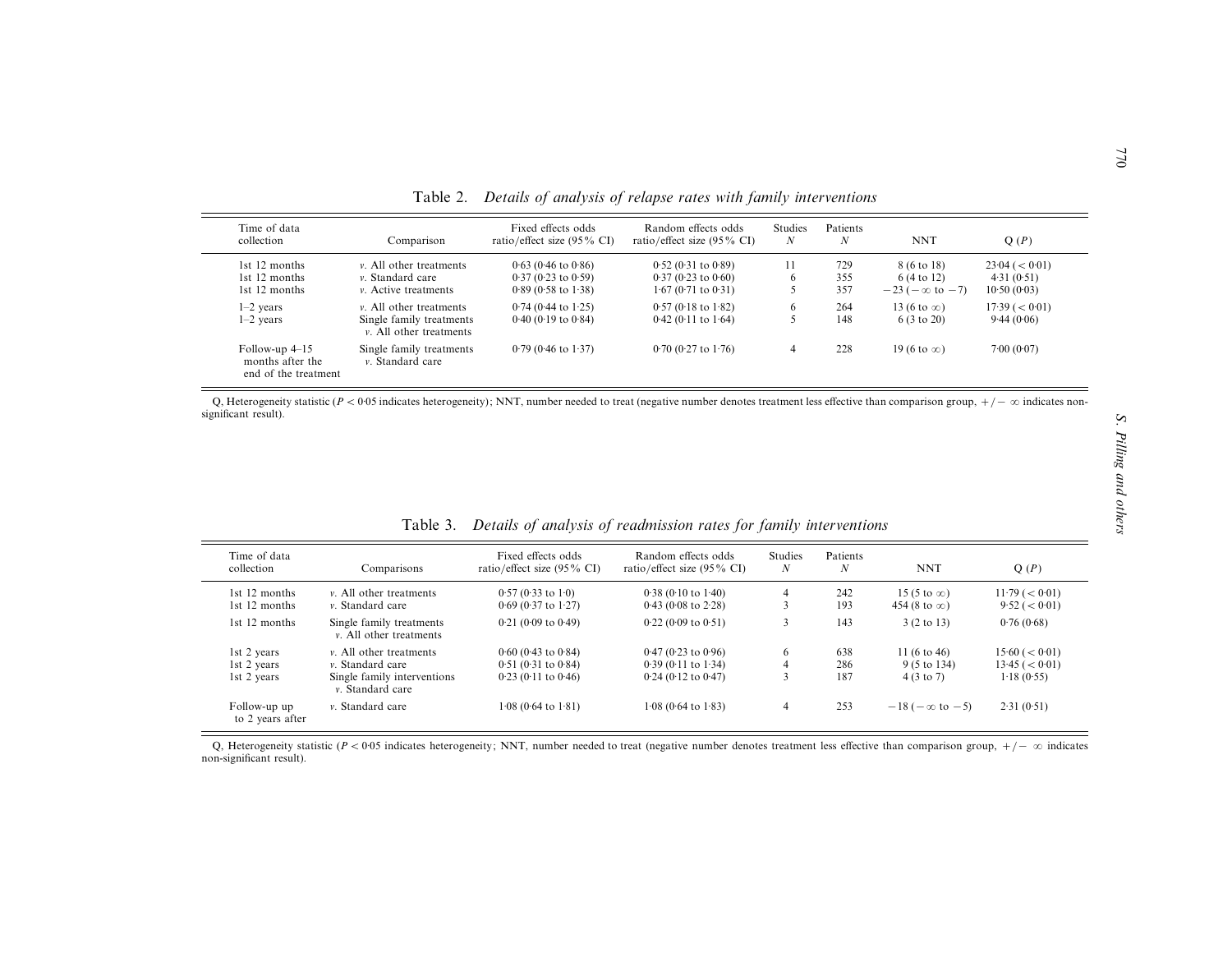| Outcome                  | Analysis                                                 | Fixed effects odds<br>ratio/effect size<br>$(95\% \text{ CI})$ | Random effects odds<br>ratio/effect size<br>$(95\% \text{ C}I)$ | No. of<br>studies | No. of<br>patients | Q(P)        |
|--------------------------|----------------------------------------------------------|----------------------------------------------------------------|-----------------------------------------------------------------|-------------------|--------------------|-------------|
| Suicide                  | v. Standard care                                         | $0.86$ (0.37 to 2.01)                                          | $0.88$ (0.33 to 2.32)                                           | 6                 | 1284               | 5.10(0.27)  |
| Treatment non-compliance | $\nu$ . All other treatments                             | $1.01$ (0.77 to $1.33$ )                                       | $1.06$ (0.76 to $1.48$ )                                        | 16                | 1284               | 17.60(0.28) |
| Treatment non-compliance | v. Standard care                                         | $1.28$ (0.72 to $2.14$ )                                       | $1.24$ (0.72 to $2.14$ )                                        | 10                | 643                | 10.52(0.31) |
| Treatment non-compliance | $\nu$ . Active treatments                                | $0.74$ (0.53 to 1.04)                                          | $0.64$ (0.34 to 1.20)                                           | 6                 | 641                | 10.04(0.07) |
| Treatment non-compliance | Single family treatments<br><i>v</i> . active treatments | $0.69$ (0.46 to 1.04)                                          | $0.62$ (0.30 to 1.31)                                           | 4                 | 423                | 4.36(0.22)  |
| Treatment non-compliance | Group family treatments<br>$\nu$ . active treatments     | $0.85$ (0.47 to 1.55)                                          | $0.53(0.08 \text{ to } 3.46)$                                   | 2                 | 218                | 1.48(0.23)  |

Table 4. *Details of analysis of suicide and drop*-*out rates for family interventions*

Q, Heterogeneity statistic ( $P < 0.05$  indicates heterogeneity). Number needed to treat not reported as inappropriate to the outcomes.

Linszen *et al*. 1996). Family interventions showed a consistent and significant benefit, with a number needed to treat of eight, and an absolute difference in risk of relapsing of 12±8%. This benefit was greater and more homogeneous when family therapy was compared only with standard care. When family interventions were compared only with other active interventions, there was no significant benefit over this time period. Relapse rates for between 1 and 2 years into treatment were also presented in six studies (Falloon *et al*. 1982; Hogarty *et al*. 1986, 1997*a*, *b*; Leff *et al*. 1989; Xiong *et al*. 1994; McFarlane *et al*. 1995*a*). Single family treatments showed some evidence of a positive effect on relapse at this stage over and above all other treatments. However, this effect was vitiated when interventions involving multiple family groups were included.

Four studies (Goldstein *et al*. 1978; Leff *et al*. 1982; Tarrier *et al*. 1988; Vaughan *et al*. 1992) provided data on relapses recorded up to 15 months after the end of treatment. There was no evidence for any beneficial effects of single family interventions on the likelihood of relapsing at the follow-up stage.

#### *Readmission*

Readmission rates for up to one year into treatment were reported in four studies (Falloon *et al*. 1982; Glynn *et al*. 1992; Xiong *et al*. 1994; Buchkremer *et al*. 1995). There is a considerable benefit of single family interventions over all other treatment conditions (Table 3), with an NNT of 3, and a 48.8% absolute difference in the risk of being readmitted. However, when interventions involving group family approaches were included, comparisons of family treatments, both with standard care and with all other treatments, no longer showed a positive effect on readmission rates.

From six studies, information was available on readmission rates for up to 2 years into treatment (Falloon *et al*. 1982; Glynn *et al*. 1992; Xiong *et al*. 1994; Zhang *et al*. 1994; Buchkremer *et al*. 1995; Schooler *et al*. 1997). Family interventions showed consistent benefits over all other treatments in the number of patients readmitted to hospital, even over this prolonged period. The NNT for this comparison was 11, and the absolute difference in readmission between the trials was  $9.7\%$  in favour of family intervention.

If family treatments were compared with standard care alone (by removing the Falloon *et al*. (1982) and Schooler *et al*. (1997) studies), the size of effect was less, but still pointed to a reduction in readmission. The difference between the random effects and fixed effects analyses and their confidence intervals pointed to some heterogeneity. A separate comparison of single family interventions and standard care was made. This greatly reduced the heterogeneity and demonstrated a far greater benefit of single family treatments over standard care than when group family treatments were included. The pooled odds ratios were  $0.23$  for the fixed effects model and 0.24 for the random effects model. Conversely, when the group family treatments alone were compared with standard care, there was no demonstrable benefit over treatment as usual.

Four studies (Posner *et al*. 1992; Vaughan *et al*. 1992; Bloch *et al*. 1995; Buchkremer *et al*. 1995) provided follow-up information on readmission rates up to 2 years after the end of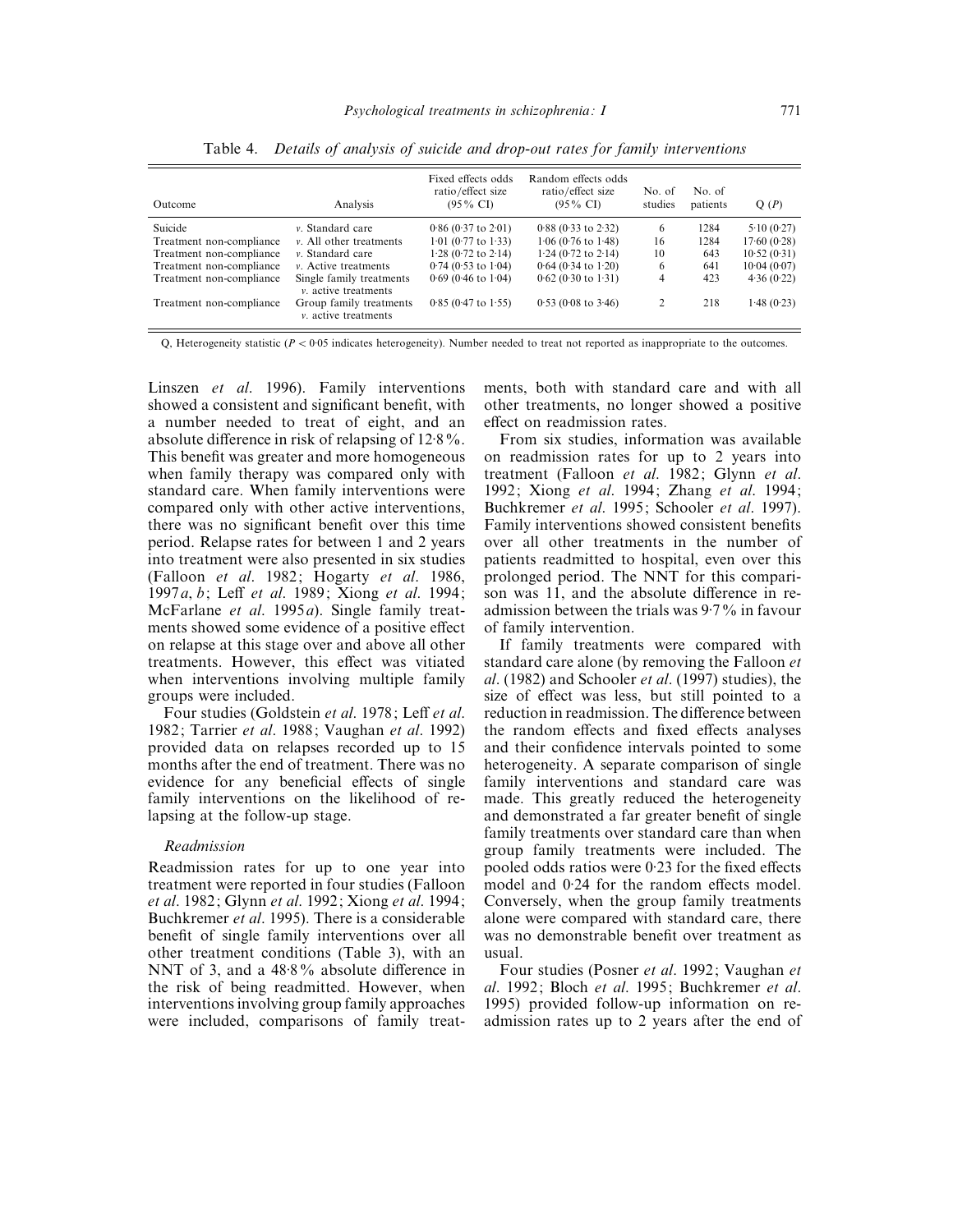| Outcome                       | Comparison                        | Fixed effects odds<br>ratio/effect size<br>$(95\% \text{ CI})$             | Random effects odds<br>ratio/effect size<br>$(95\% \text{ CI})$           | <b>Studies</b><br>N | Patients<br>N | <b>NNT</b>                 | Q(P)       |
|-------------------------------|-----------------------------------|----------------------------------------------------------------------------|---------------------------------------------------------------------------|---------------------|---------------|----------------------------|------------|
| Burden                        | v. Standard care                  | $WMD = 0.19$                                                               | $WMD = 0.14$                                                              | 3                   | 146           | N/A                        | 6.88(0.03) |
| Burden                        | Single family<br>v. Standard care | $(-0.52 \text{ to } -0.13)$<br>$WMD - 0.43$<br>$(-0.82 \text{ to } -0.05)$ | $(-0.76 \text{ to } 0.47)$<br>$WMD - 0.42$<br>$(-0.88 \text{ to } -0.03)$ | 2                   | 105           | N/A                        | 1.41(0.24) |
| Expressed emotion             | Single family treatments          | $0.90$ (0.48 to 1.67)                                                      | $0.90$ (0.48 to 1.72)                                                     | 4                   | 114           | $27(6 \text{ to } \infty)$ | 3.08(0.38) |
| Compliance with<br>medication | $\nu$ . All other treatments      | $0.63$ (0.40 to 1.01)                                                      | $0.63$ (0.40 to 1.01)                                                     | 5                   | 393           | 10(6 to 90)                | 2.48(0.65) |

Table 5. *Details of analysis of* '*burden*', *expressed emotion and medication compliance for family interventions*

Q, Heterogeneity statistic ( $P < 0.05$  indicates heterogeneity); NNT, number needed to treat (negative number denotes treatment less effective than comparison group,  $+ / - \infty$  indicates non-significant result); WMD, weighted mean difference.

treatment, but they showed no advantage for family interventions.

#### *Suicide*

There have been suggestions that family interventions lead to increases in suicide rates so this is an important measure to examine. Six studies recorded suicide rates (Leff *et al*. 1982; Tarrier *et al*. 1988; Posner *et al*. 1992; Vaughan *et al*. 1992; Xiong *et al*. 1994; Buchkremer *et al*. 1995). However, the rates were low and there was consequently considerable imprecision in the analysis. There was, however, no evidence for an increase in suicide rates in family interventions (Table 4).

#### *Treatment non*-*compliance* (see Table 4)

Treatment non-compliance or 'drop-out' can be considered as an estimate of tolerability of family interventions among patients and their relations. Sixteen trials provided data on treatment non-compliance in family interventions compared to all other treatments, including standard care (Goldstein *et al*. 1978; Falloon *et al*. 1982; Leff *et al*. 1982, 1989; Hogarty *et al*. 1986, 1997*a*, *b*; Tarrier *et al*. 1988; Glynn *et al*. 1992; Posner *et al*. 1992; Vaughan *et al*. 1992; Zhang *et al*. 1994; Bloch *et al*. 1995; Buchkremer *et al*. 1995; McFarlane *et al*. 1995*a*, *b*; Schooler *et al*. 1997).

When studies comparing family interventions with other active treatments were examined, no evidence for a reduction in drop-out rates in the family intervention condition was found. In these six studies, the comparators were: individual supportive psychotherapy (Falloon *et*

*al*. 1982; Hogarty *et al*. 1997*a*, *b*); a relative's group and psycho-education sessions (Leff *et al*. 1989); individualized family treatment with a focus on education (MacFarlane *et al*. 1995*a*, *b*); and supportive family management and monthly relatives' group meetings (Schooler *et al*. 1997). No comparisons found any difference in treatment non-compliance between the comparison treatment and group or single family interventions. However, group family treatments were associated with a significantly greater noncompliance than single family treatments  $(1.46$  $(1.02 \text{ to } 2.09) P = 0.05$  on a fixed effects analysis.

#### *Family outcomes* (see Table 5)

Several family outcome measures were reported, but only two were adopted by a sufficient number of studies to render them suitable for analysis. These were measures of burden and of expressed emotion. Three studies involving 146 patients compared the effect of family interventions on feelings of burden experienced by the family with that of standard care only (Posner *et al*. 1992; Xiong *et al*. 1994; Bloch *et al*. 1995). Family interventions conferred no advantage in this respect.

However, the heterogeneity in the first comparison ( $Q = 6.88$ , 0.03) was thought sufficient for us to remove the group family treatment study (Posner *et al*. 1992) and reanalyse the data. The two single family intervention studies do, in fact, provide some evidence of a beneficial effect of family interventions on the level of burden experienced by families. The standardized weighted mean difference using the fixed effects model was  $-0.43$ , and  $-0.42$  using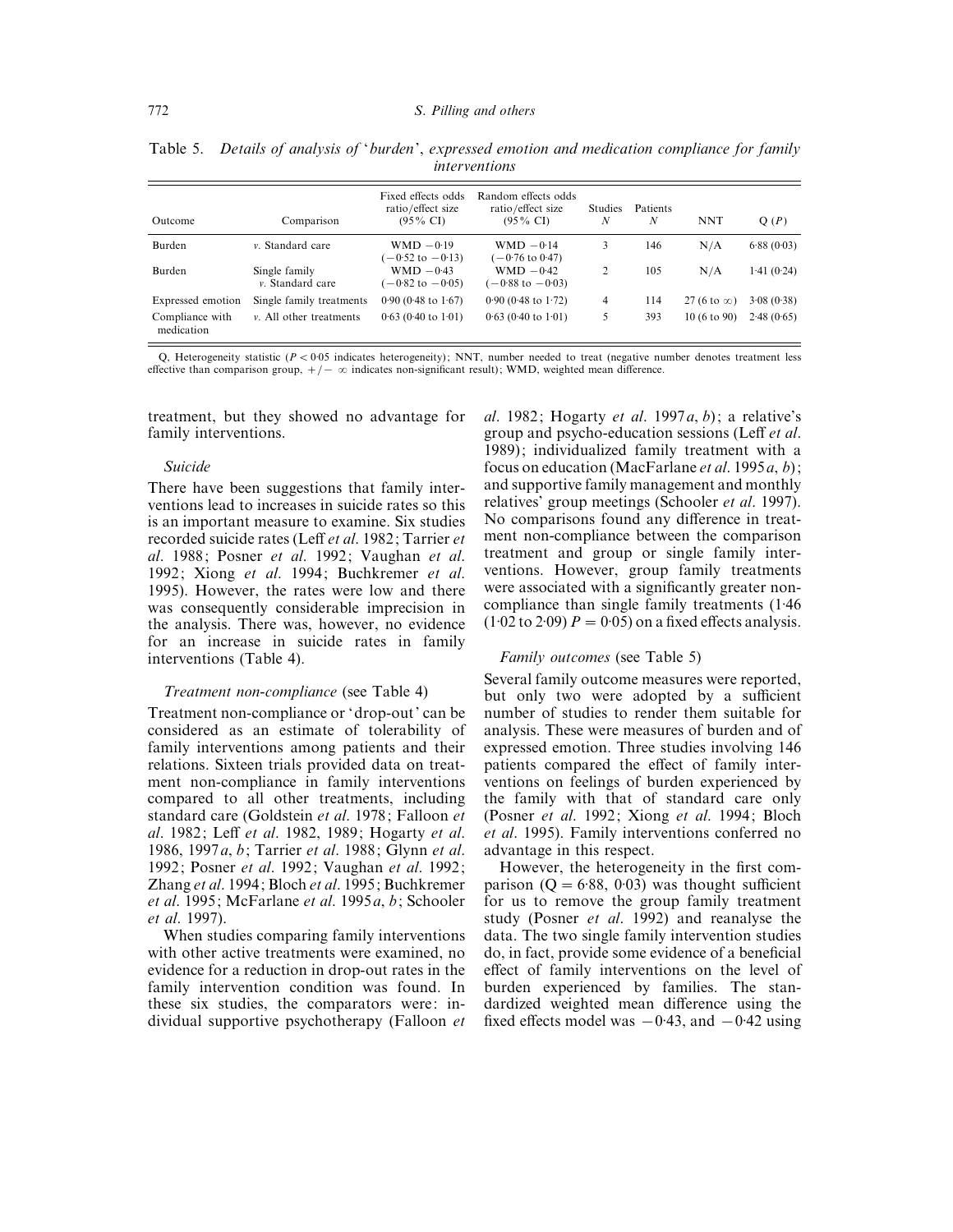| Study                                   | $\boldsymbol{N}$ | Intervention and method                                                                                                                                                                                 | Duration and frequency                                                                                | Comparison group                                                                             | Measures analysed in this study                                                           |
|-----------------------------------------|------------------|---------------------------------------------------------------------------------------------------------------------------------------------------------------------------------------------------------|-------------------------------------------------------------------------------------------------------|----------------------------------------------------------------------------------------------|-------------------------------------------------------------------------------------------|
| Bradshaw, 1996<br>Carpenter et al. 1987 | 16<br>42         | Coping skills treatment<br>Developing shared view of illness,<br>identify environmental stressors<br>and minimizing their impact,<br>6 sessions with family                                             | $1\frac{1}{2}$ h per week for 24 weeks,<br>45 min per week for 2 years                                | Problem solving group<br>Maintenance medication                                              | Relapse<br>Readmission<br>Treatment non-compliance                                        |
| Drury et al. 1996                       | 62               | Individual challenging and testing<br>key-beliefs, group cognitive<br>therapy and coping strategy<br>enhancement                                                                                        | 8 h per week for 9 months (3 h CT,<br>5 h structured activities)                                      | Recreation and support: leisure and<br>social activities away from ward<br>and standard care | Treatment non-compliance<br>Mental state $-$ important<br>improvement                     |
| Kuipers et al. 1997                     | 60               | Coping strategies enhancement,<br>modifying dysfunctional beliefs,<br>managing social disability                                                                                                        | 1 h per week/fortnight for 9<br>months, 9 months follow-up                                            | Standard care: routine care, case<br>management and medication                               | Death<br>Mental state $-$ important<br>improvement<br>Mental state - BPRS                 |
| Hogarty et al. 1997 a, b                | 101              | Focus on 'modifying model of<br>person', environmental and<br>emotional monitoring and internal<br>coping strategies                                                                                    | 1 session per week with less contact<br>in year 3 with those who had<br>achieved treatment objectives | Supportive therapy                                                                           | Relapse<br>Treatment non-compliance                                                       |
| Kemp et al. 1996                        | 74               | Compliance therapy, reviewing<br>history of illness, discussing the<br>benefits and drawbacks of drug<br>treatment, the stigma of drugs, the<br>discrepancy between the patient's<br>action and beliefs | $20-60$ min twice a week for $2-3$<br>weeks, 18 month follow-up                                       | Supportive counselling                                                                       | Mental state (BPRS)<br>Global assessment of function<br>Medication compliance             |
| Sensky et al. 2000                      | 86               | Collaborative understanding of<br>symptoms. Pattern of engagement,<br>normalizing rational. Analysis of<br>beliefs, guided discovery and<br>graded homework. Use of<br>inference chaining               | 9 months total, 45 min per week for<br>up to 2 months, less than monthly<br>for next 7 months         | Befriending intervention                                                                     | $CPRS - no important improvement$                                                         |
| Tarrier et al. 1998                     | 87               | Coping strategy enhancement,<br>training in problem solving,<br>strategies to reduce relapse                                                                                                            | 1 h twice a week for 10 weeks                                                                         | 1 Supportive counselling<br>2 Standard care                                                  | Treatment non-compliance, mental<br>state $-$ no important improvement<br>(BPRS), relapse |

## Table 6. *Characteristics of cognitive behaviour therapy trials*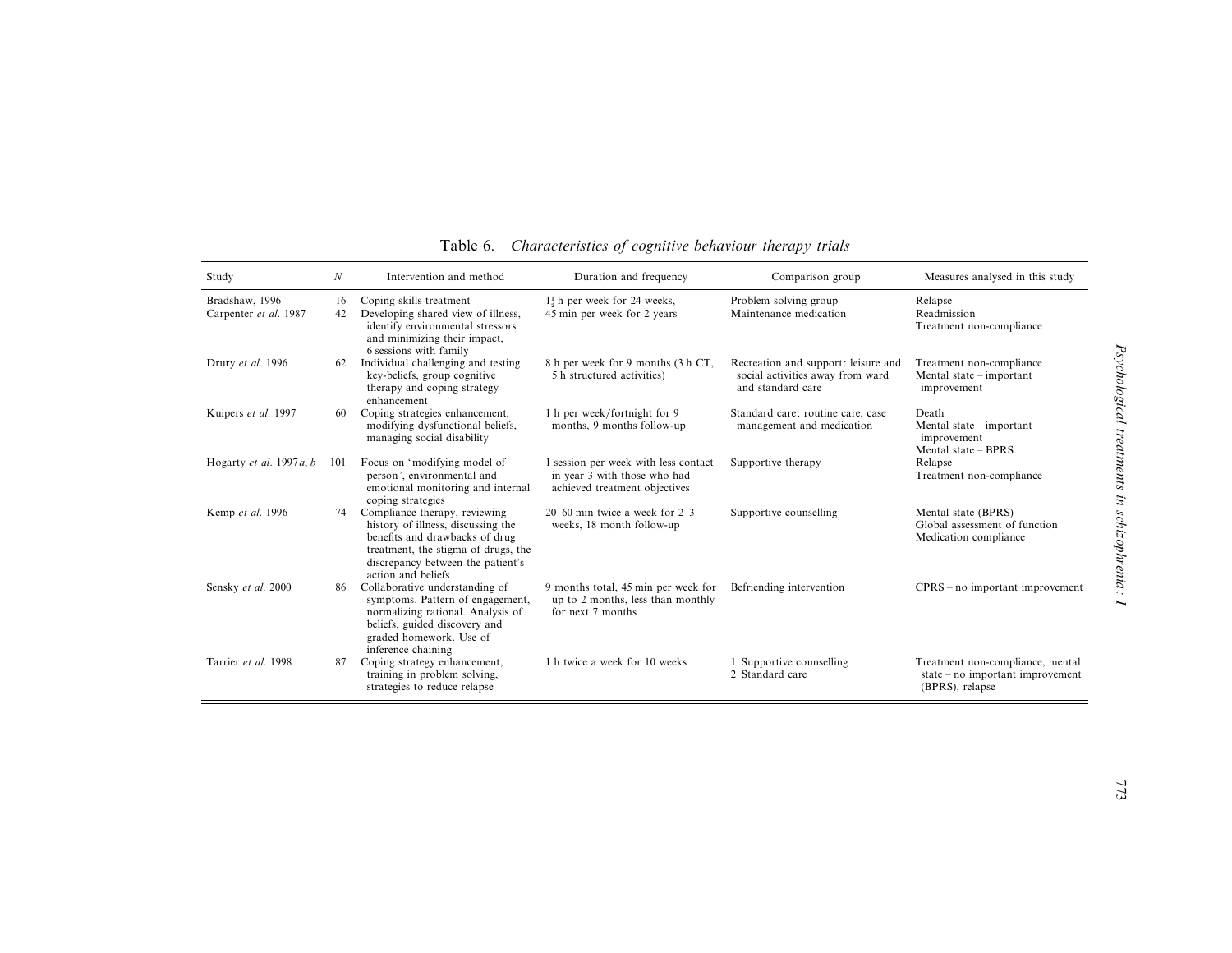| Time of data<br>collection           | Analysis                                                     | Fixed effects<br>odds ratios                   | Random effects<br>odds ratios                  | <b>Studies</b><br>N | Patients<br>N | NNT<br>$(95\% \text{ CI})$                 | O(P)                     |
|--------------------------------------|--------------------------------------------------------------|------------------------------------------------|------------------------------------------------|---------------------|---------------|--------------------------------------------|--------------------------|
| During treatment<br>During treatment | $\nu$ . All other treatments<br><i>v</i> . Active treatments | $0.69$ (0.44 to 1.10)<br>$0.74$ (0.43 to 1.28) | $0.69$ (0.44 to 1.10)<br>$0.74$ (0.42 to 1.28) | 6<br>4              | 363<br>238    | 17 (7 to $\infty$ )<br>12 (5 to $\infty$ ) | 3.16(0.68)<br>2.27(0.51) |
| During treatment                     | v. Standard care                                             | $0.73$ (0.37 to 1.47)                          | $0.73$ (0.36 to 1.47)                          |                     | 163           | $16(5 \text{ to } \infty)$                 | 1.76(0.41)               |
| Follow-up                            | $\nu$ . All other treatment                                  | $0.86$ (0.46 to 1.60)                          | $0.83(0.16 \text{ to } 4.24)$                  |                     | 161           | 17 (5 to $\infty$ )                        | 5.69(0.02)               |

Table 7. *Details of analysis for relapse*}*readmission with CBT*

Q, Heterogeneity statistic  $(P < 0.05$  indicates heterogeneity); NNT, number needed to treat (negative number denotes treatment less effective than comparison group,  $+/- \infty$  indicates non-significant result).

the random effects model. Four studies report levels of overall expressed emotion, and demonstrate no advantage of family interventions over all other treatments (Leff *et al*. 1982; Hogarty *et al*. 1986; Tarrier *et al*. 1988; Leff *et al*. 1989) (see Table 5).

#### *Compliance with medication*

Compliance with medication was reported in five trials containing 393 patients (Falloon *et al*. 1982; Leff *et al*. 1982; Hogarty *et al*. 1986; Zhang *et al*. 1994; McFarlane *et al*. 1995). Metaanalysis consistently showed a benefit of all types of family interventions over all other treatments, with an odds ratio of 0.63. Full details of the analysis are given in Table 5.

#### *Summary*

All family interventions (i.e. both single and group family therapies) were more effective at reducing relapse in the first 12 months of treatment than all other treatments. As would be expected, the largest effect was obtained in trials comparing family interventions with standard care. At 1–2 years after beginning treatment, only single family interventions were effective at reducing relapse in comparison to all other treatments. Only single family interventions reduced readmission in the first year compared with all other treatments. Up to 2 years into treatment however, all family treatments are effective at reducing readmission, with the greatest effect being apparent for single family treatments in trials comparing them to standard care. There were no differences in suicide rates between family interventions and other treatments, and likewise no reduction in the relative's sense of burden. All family interventions had lower rates of treatment noncompliance than comparison active treatments,

and all increased compliance with medication in comparison to all other treatments. It was not possible to identify any particular family characteristics (e.g. levels of expressed emotion) or patient characteristics (e.g. severity of disorder or age of onset) associated with different outcomes. Neither did clear evidence emerge of an impact of the frequency or duration of treatment on outcomes.

#### **Cognitive behaviour therapy**

# *The characteristics of participants*

The main characteristics of the CBT trials are reported in Table 6. A total of 393 patients took part in the trials included in these analyses. The mean age for participants was reported in six studies and was 33.9 years overall, with a range of 18 to 65. The sex of participants was not reported for 22 participants in one study, but of the rest,  $60.4\%$  were male. The mean duration of illness was reported in four studies: on average patients had been first diagnosed 11 years before induction. Thus, the participants were older and had a longer duration of illness than those in family interventions. This may be because CBT was often deliberately used where existing treatment was ineffective, that is in groups that were persistently resistant to medication.

#### *Relapse*}*readmission*

Six trials containing 368 patients reported relapse or symptom deterioration rates for CBT compared with all other treatments (Carpenter *et al*. 1987; Bradshaw, 1996; Drury *et al*. 1996; Hogarty *et al*. 1997*a*, *b*; Kuipers *et al*. 1997; Tarrier *et al*. 1998). The criteria used to define relapse varied between studies. For example, Tarrier *et al*. (1998) defined it as readmission to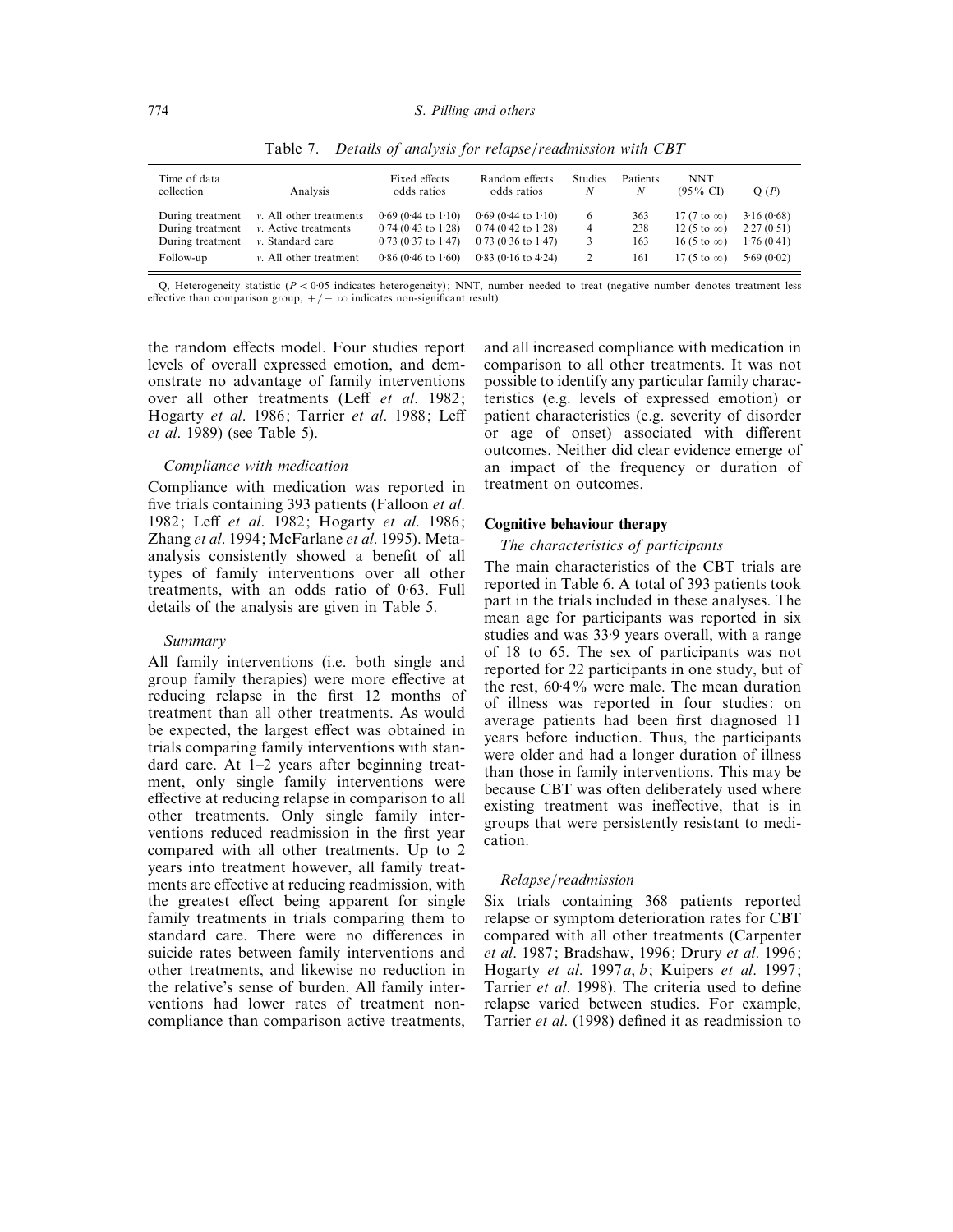hospital for an exacerbation of clinical symptoms resulting in functional impairment and admission for at least five days. Kuipers *et al*. (1997) in contrast used a deterioration equivalent to five or more points on the BPRS as their definition of relapse. Tarrier *et al*. (1998) compared CBT both with standard care and with supportive counselling. For clarity, we have therefore divided this study into Tarrier I (for the comparison with standard care) and Tarrier II (for the comparison with supportive psychotherapy). Where our analysis was of CBT compared to all other interventions, patients from both comparison treatments in this study were included. There was no clear evidence that CBT prevented relapse or readmission during treatment, when compared to all other treatments (see Table 7).

Two studies provided information on relapse rates at follow-up after the end of treatment, and again CBT failed to reduce relapse rates (which were in any case already low in these patients) (Kemp *et al*. 1996; Tarrier *et al*. 1998).

#### *Mental state*

Two measures of mental state are reported in the studies with sufficient frequency for it to be possible to use them. These are continuous ratings from the BPRS and the CPRS, and 'important improvement in mental state'.

Endpoint data are provided by two studies involving 126 patients (Kemp *et al*. 1996; Kuipers *et al*. 1997). There was no benefit for CBT over other treatments, as reported in Table 8. However, follow-up data, collected up to 9 months after treatment, were also presented in the same studies, and they did demonstrate a clear positive effect of CBT in reducing scores on the BPRS. The weighted mean difference was  $-2.99$  for both the fixed and random effects models. Thus, it looks as though the benefits of CBT are maintained while those of the comparison treatments are not.

' Important improvement' in mental state was rated in four suitable trials, containing 273 patients, during the medium to long term into treatment (Drury *et al*. 1996; Kuipers *et al*. 1997; Tarrier *et al*. 1998; Sensky *et al*. 2000). The outcome was defined slightly differently in each of the studies. Drury *et al*. (1996) defined 'important improvement' as a stabilization of positive symptoms, insight and dysphoria.

Kuipers *et al*. (1997) defined it as a reduction in 40% or more of an individual's scores on the BPRS. Tarrier *et al*. (1998) and Sensky *et al*. (2000) define it as a 50% or greater reduction in symptom scores on the BPRS and on the CPRS, respectively.

CBT showed consistent benefits in terms of mental state, compared to all other treatments. The pooled fixed effects odds ratio was  $0.27$ , the pooled random effects odds ratio, 0±28. The studies appear homogenous, and the finding can therefore be taken as relatively robust. Overall, CBT patients had a  $22.1\%$  greater chance of improving their mental state by the above criteria. Full details of the analysis are reported in Table 8.

At follow-up, up to 9 months after the end of treatment, two studies provided information on improvement in mental state, compared with standard care (Kuipers *et al*. 1998; Tarrier *et al*. I, 1998). There was a strong effect of CBT on mental state, even up to 9 months after the treatment had been completed. However, the random effects analysis casts uncertainty due to the heterogeneity, and makes it possible to say only that there is some evidence of a benefit of CBT over other treatments at follow-up (see Table 8).

## *Treatment non*-*compliance* (Table 9)

Five studies recorded 'drop-out' rates for comparisons between CBT and all other treatments (Carpenter *et al*. 1987; Bradshaw, 1996; Drury *et al*. 1996; Kuipers *et al*. 1997; Tarrier *et al*. 1998). They included 240 patients. No evidence was found to suggest that CBT increased the likelihood of dropping out compared with all other treatments. The analysis comparing CBT with standard care (without the Tarrier I study, as this seemed responsible for heterogeneity) provided evidence of reduced dropout in CBT. The pooled odds ratio was  $0.38.$ 

#### *Improvement in functioning*

Two studies provided data on global functioning at the end of treatment, measured on the Global Assessment of Functioning scale (Kemp *et al*. 1996; Bradshaw, 1996). CBT was compared with other active treatments, supportive counselling and a problem solving group, respectively.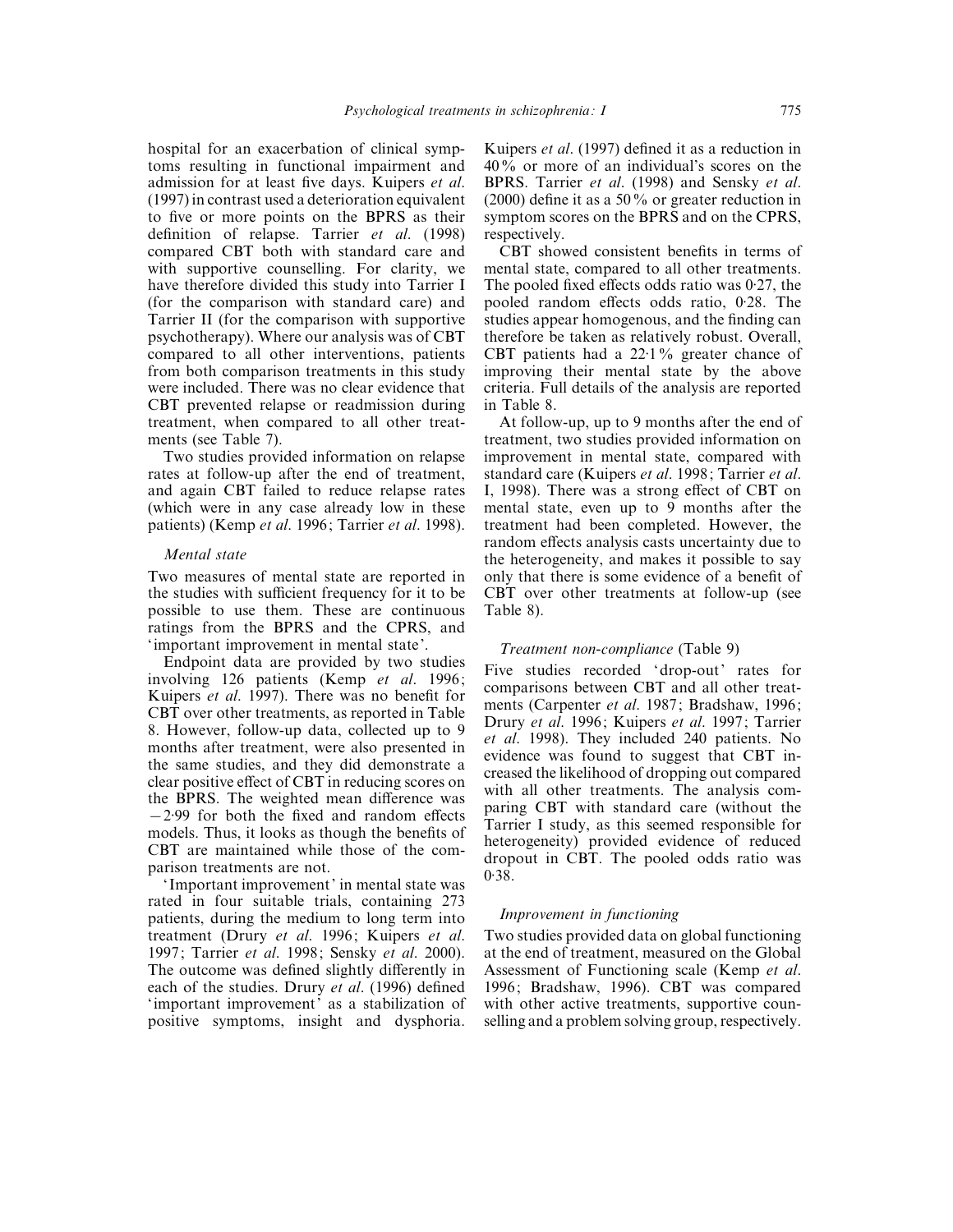|  | U.               |
|--|------------------|
|  |                  |
|  |                  |
|  |                  |
|  |                  |
|  | any <sub>s</sub> |
|  |                  |
|  | ╮<br>۴           |

| Outcome                           | Time of data collection                                                                                                                                                                                                                                  | Analysis                        | Fixed effects<br>odds ratios                       | Random effects<br>odds ratios                      | No. of<br>studies | No. of<br>patients | <b>NNT</b><br>$(95\% \text{ CI})$ | Q(P)       |
|-----------------------------------|----------------------------------------------------------------------------------------------------------------------------------------------------------------------------------------------------------------------------------------------------------|---------------------------------|----------------------------------------------------|----------------------------------------------------|-------------------|--------------------|-----------------------------------|------------|
| Mental state (NII)                | Medium to long<br>term into treatment                                                                                                                                                                                                                    | v. All other treatments         | $0.27(0.15 \text{ to } 0.49)$                      | $0.28$ (0.15 to 0.51)                              | 4                 | 273                | 5(4 to 9)                         | 1.23(0.73) |
| Mental state (NII)                | Follow-up $(9-18)$<br>months after)                                                                                                                                                                                                                      | v. Standard care                | $0.25(0.10 \text{ to } 0.64)$                      | $0.27(0.05 \text{ to } 1.43)$                      | 2                 | 119                | 6 (3 to 27)                       | 2.76(0.10) |
| Mental state -<br>continuous BPRS | At end of treatment                                                                                                                                                                                                                                      | $\nu$ . All other treatments    | Effect size $-1.25$<br>$(-4.29 \text{ to } -1.80)$ | Effect size $-1.25$<br>$(-4.29 \text{ to } -1.80)$ | 2                 | 126                | N/A                               | 1.00(0.32) |
| Mental state -<br>continuous BPRS | Follow-up<br>$(9-18$ months after)                                                                                                                                                                                                                       | <i>v</i> . All other treatments | Effect size $-0.52$<br>$(-0.94 \text{ to } -0.11)$ | Effect size $-0.52$<br>$(-0.94 \text{ to } -0.11)$ | 2                 | 126                | N/A                               | 0.11(0.74) |
|                                   |                                                                                                                                                                                                                                                          |                                 |                                                    |                                                    |                   |                    |                                   |            |
|                                   | Q, Heterogeneity statistic ( $P < 0.05$ indicates heterogeneity); NNT, number needed to treat (negative number denotes treatment less effective than comparison group, $+/- \infty$ indicates<br>non-significant result); NII, no important improvement. |                                 |                                                    |                                                    |                   |                    |                                   |            |
|                                   |                                                                                                                                                                                                                                                          |                                 |                                                    |                                                    |                   |                    |                                   |            |
|                                   |                                                                                                                                                                                                                                                          |                                 |                                                    |                                                    |                   |                    |                                   |            |

Table 9. Details of analysis for drop-out and improvement in functioning in CBT trials

| <b>Outcome</b>             | Period of<br>measurement | Analysis                           | Fixed effects<br>odds ratios  | Random effects<br>odds ratios | No. of<br>studies | No. of<br>patients | <b>NNT</b><br>$(95\% \text{ CI})$ | Q(P)       |
|----------------------------|--------------------------|------------------------------------|-------------------------------|-------------------------------|-------------------|--------------------|-----------------------------------|------------|
| Treatment non-compliance   | N/A                      | $\nu$ . All other treatments       | $0.82$ (0.45 to 1.50)         | $0.79(0.28 \text{ to } 2.16)$ |                   | 267                | $-50$ ( $-\infty$ to $-8$ )       | 7.81(0.10) |
| Treatment non-compliance   | N/A                      | v. Standard care                   | $0.86$ (0.40 to 1.84)         | $0.90$ (0.14 to 5.81)         |                   | 220                | $16(6 \text{ to } \infty)$        | 7.84(0.02) |
| Treatment non-compliance   | N/A                      | v. Standard care without Tarrier I | $0.38$ (0.14 to 1.02)         | $0.38$ (0.14 to 1.04)         |                   | 149                | 5 (4 to 15)                       | 0.92(0.34) |
| Treatment non-compliance   | N/A                      | <i>v</i> . Other active treatments | $0.77(0.29 \text{ to } 2.01)$ | $0.77(0.29 \text{ to } 2.01)$ |                   | 137                | $162(7 \text{ to } \infty)$       | 0.03(0.85) |
| Improvement in functioning | At end of                | <i>v</i> . Active treatments       | Effect size $0.36$            | Effect size $0.84$            |                   | 90                 | N/A                               | 6.29(0.01) |
|                            | treatment                |                                    | $(-0.06 \text{ to } 0.79)$    | $(-0.69 \text{ to } 2.38)$    |                   |                    |                                   |            |

Q, Heterogeneity statistic ( $P < 0.05$  indicates heterogeneity); NNT, number needed to treat (negative number denotes treatment less effective than comparison group,  $+/- \infty$  indicates non-significant result).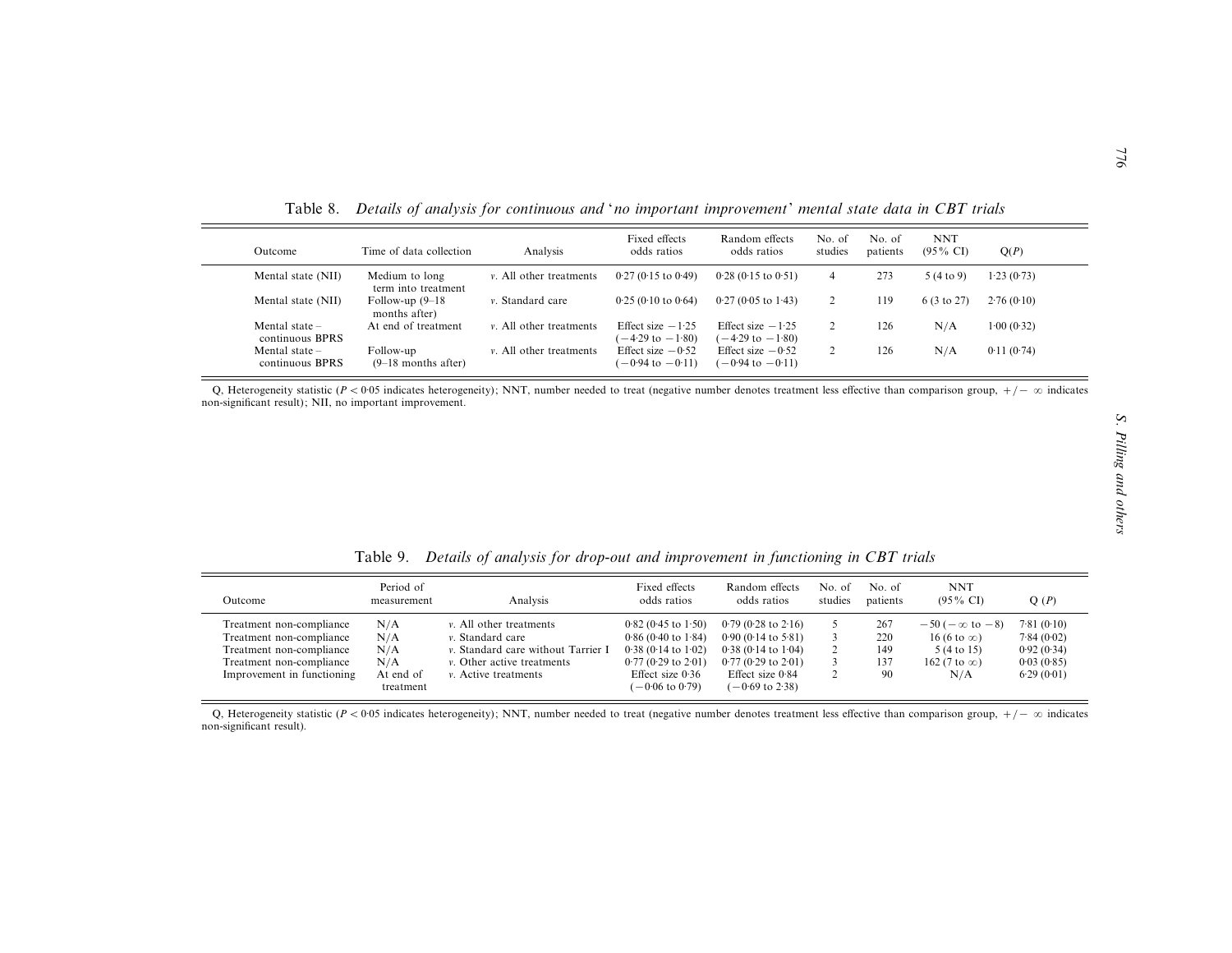Some evidence was found for an improvement in global functioning at the end of treatment: the standardized weighted mean difference was 0.36 for the fixed effects model, and 0.84 for the random effects. The large amount of heterogeneity and the reliance on only two very small studies indicates caution when interpreting this finding.

#### *Summary*

On continuous measures of mental state, there is no evidence for increased effectiveness of CBT during treatment, but a clear, positive effect at follow-up. CBT had a clear advantage over all other treatments on the measure 'important improvement' in mental state during treatment, and this effect persisted for up to 18 months after treatment. In the trials included in this analysis, CBT had lower drop-out rates than standard care.

CBT offered no other advantage in the treatment of schizophrenia. As with family interventions it was not possible to identify any patient characteristics (e.g. severity of disorder or age of onset) associated with different outcomes. Nor was there any clear evidence about the frequency or duration of treatment associated with better outcome.

#### **DISCUSSION**

# **Family intervention**

Our analysis demonstrates that the early promise of family intervention in schizophrenia has been maintained. However, there are caveats. Mari & Streiner (1994) have pointed out that there has been some decline in effect over time (see Fig. 2). They tentatively attributed this to the charisma and enthusiasm of the early proponents of family intervention. This certainly points to the requirement for robust implementation of these interventions, if they are to be used.

The diminishing effect of family intervention over time (see Fig. 2) may in part be explained by the increased use of family group approaches (Posner *et al*. 1992; Buchkremer *et al*. 1995; MacFarlane *et al*. 1995*a*; Schooler *et al*. 1997). Our analyses suggest that, on an intention to treat basis, there is no general benefit to these group approaches over single family approaches. In contrast, evidence for the positive effect of single family treatment over group family ap-

proaches does emerge from our analyses. For example, the 'number needed to treat' to prevent relapse during the first year of treatment for single family treatments was 11, while for group family treatments it was  $-34$ . (A negative NNT indicates a detrimental treatment.) In general, we found that in terms of patient outcomes such as the re-emergence of psychotic symptoms, or readmission to hospital, single family interventions were more effective.

However, some caution in interpreting these results is required; most importantly, the group family treatments covered in this review are very variable in content (ranging from eight sessions over a short time period (Posner *et al*. 1992) to fortnightly for the first 2 years and then monthly sessions over a 4-year period (McFarlane *et al*. 1995*b*). Although on an intention to treat analysis, no group family intervention demonstrated any benefit over single family interventions on the measures reported, such group approaches may be especially beneficial on measures that were not often reported, for example family burden (see below). It is also possible that group family approaches are of particular benefit to sub-populations, but again this was not reported in any way that allowed for a subgroup analysis in the studies under review.

There are a number of other possible reasons for reduced effectiveness in later studies. Thus, an increasing number use an active treatment component as the comparison group. This will tend to reduce the effect size of any experimental treatment. Other potential explanations include the possibility that techniques fail to generalize to more diverse and challenging patient groups and that the standard services with which these interventions are compared are generally improving. The use of intensive case management, individualized programme planning and the development of more integrated health and social service provision for mentally ill people over the past 20 years have contributed to a significant improvement in the overall quality of mental health care. It is harder for new treatments, both psychological and pharmacological, to demonstrate an advantage over existing treatments in the context of generally improving services.

Despite the importance of the study of the family environment in generating interest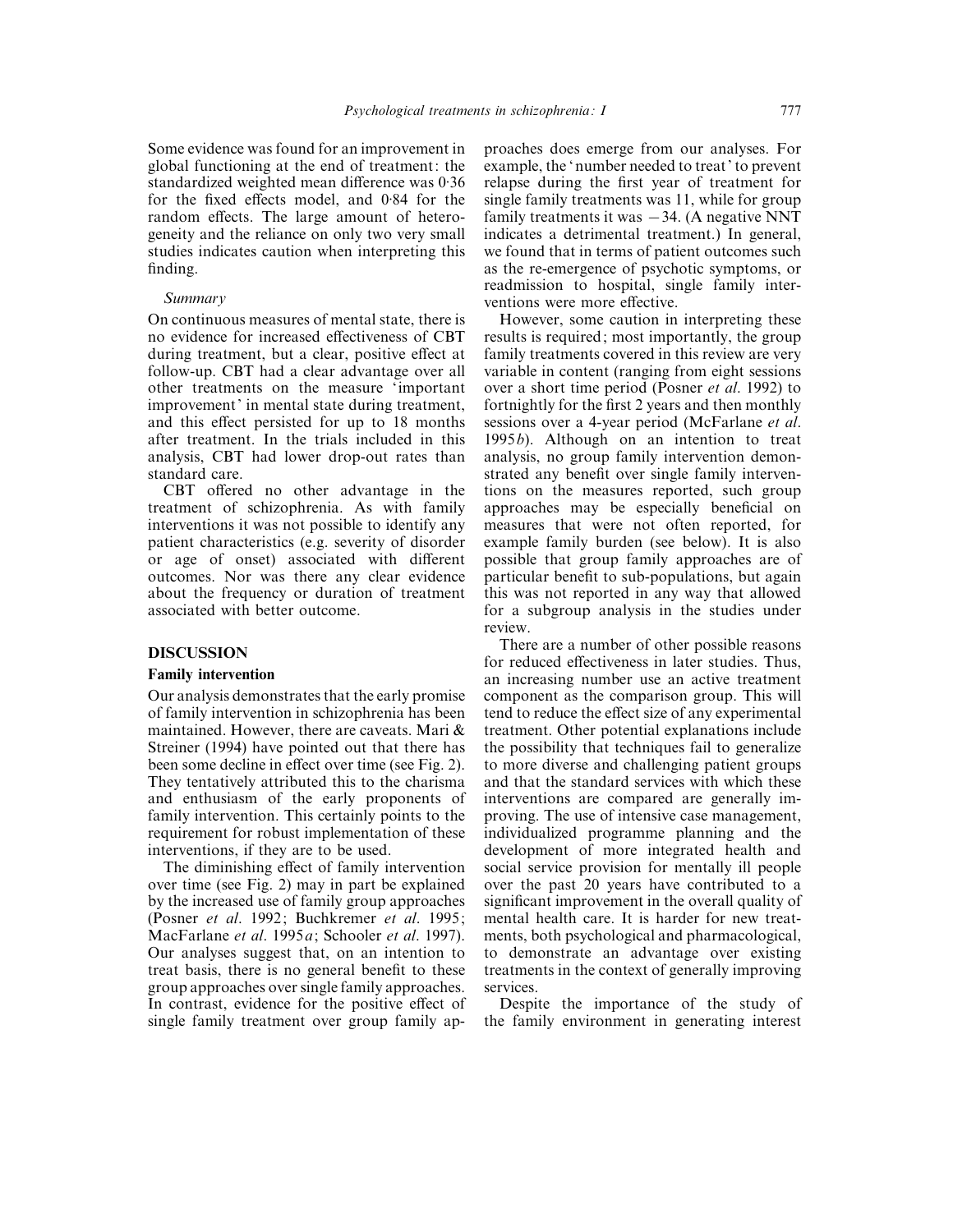in family interventions, the potential benefit for family members themselves has received little attention in the trials reviewed here. Where it has been identified as a focus for intervention or a measure of outcome (e.g. Posner *et al*. 1992; Xiong *et al*. 1994; Bloch *et al*. 1995), the results are rarely reported in the consistent way required for effective meta-analysis. Although initial evaluations of the impact of family interventions on family burden are not encouraging (e.g. Okawa *et al*. 2000), there should be further research, using not only direct and indirect measures of burden but also assessment of family members' satisfaction and well-being. It is here that group (and in particular multiple family group) approaches to treatment might show more demonstrable effects. Bringing families together in groups might have specific and beneficial effects on isolation and stigma. These aspects of outcomes should be considered in further research into group approaches. The burden of care in schizophrenia is an issue that requires recognition, and attempts to ameliorate it, rather than to provide support, may be misplaced.

We were unable to draw conclusions about whether particular groups of patients (for example, those presenting for the first time to services) or types of family (for example, families rated high or low on EE) benefit differentially from family interventions. Some studies grouped families on the basis of these variables, e.g. Leff *et al*. (1989), but there were too few for metaanalysis. It therefore seems important that research should address the characteristics of individual patients or families associated with positive outcomes. This might lead to a better understanding of the relatively high attrition rate associated with family interventions in clinical practice (Magliano *et al*. 1999).

In addition, there would probably be benefit in identifying the essential components of family intervention. It is possible that psycho-education by itself is not of benefit (Cozolino *et al*. 1988), but it remains unclear how much the direct involvement of the identified patient in the provision of treatment is associated with positive outcomes. The relatively good outcome of single family groups, which usually involves the presence of the index patient, suggests this might be so. This should be clarified through further research. Perhaps of greater importance is the

frequency and duration of treatment required for positive outcomes. The interventions covered in this report vary from only 6 weeks (Goldstein *et al*. 1978; Bloch *et al*. 1995) to 2 years (Hogarty *et al*. 1986). Likewise, the spacing of treatments ranges from weekly (e.g. Falloon *et al*. 1982; Vaughan *et al*. 1992) to sessions every month (or even 2–3 months – Xiong *et al*. 1994). Bustillo *et al*. (2001) suggest that infrequent non-intrusive family meetings may also be useful, as families have a range of problems, and may not all need intensive input. Research should therefore also focus on the optimal duration and frequency of effective treatments. The value of booster sessions following a regular intervention should also be investigated.

We also need to understand the factors, organizational and clinical, that promote the effective implementation of family interventions in routine clinical practice. There is a considerable if largely descriptive body of literature (e.g. Fadden, 1997) describing some of these factors, but the absence of formal research limits the conclusions that can be drawn about possible strategies and thereby the recommendations that can be made for overcoming these difficulties.

Finally, through a careful monitoring of the process of change in the course of research interventions, the techniques of family intervention can be refined. Future trials should therefore address not only clinical outcomes but also process measures likely to lead to the sustained development of more focused and successful treatment for those who most need it.

## **Cognitive behaviour therapy**

Cognitive behavioural treatments are at a relatively early stage of development. There are few trials, and patient numbers in the trials tend to be small. This inevitably restricts the conclusions that can be drawn. However, despite the limited number of trials, the treatments have been implemented in a wide range of settings.

Our analyses demonstrated that cognitive behaviour therapy was effective in improving mental state on measures of 'important improvement', both during treatment and at follow-up. On continuous measures, this effect is only visible at follow-up. The finding of a positive impact of CBT on mental state is not surprising, as CBT tackles the underlying cog-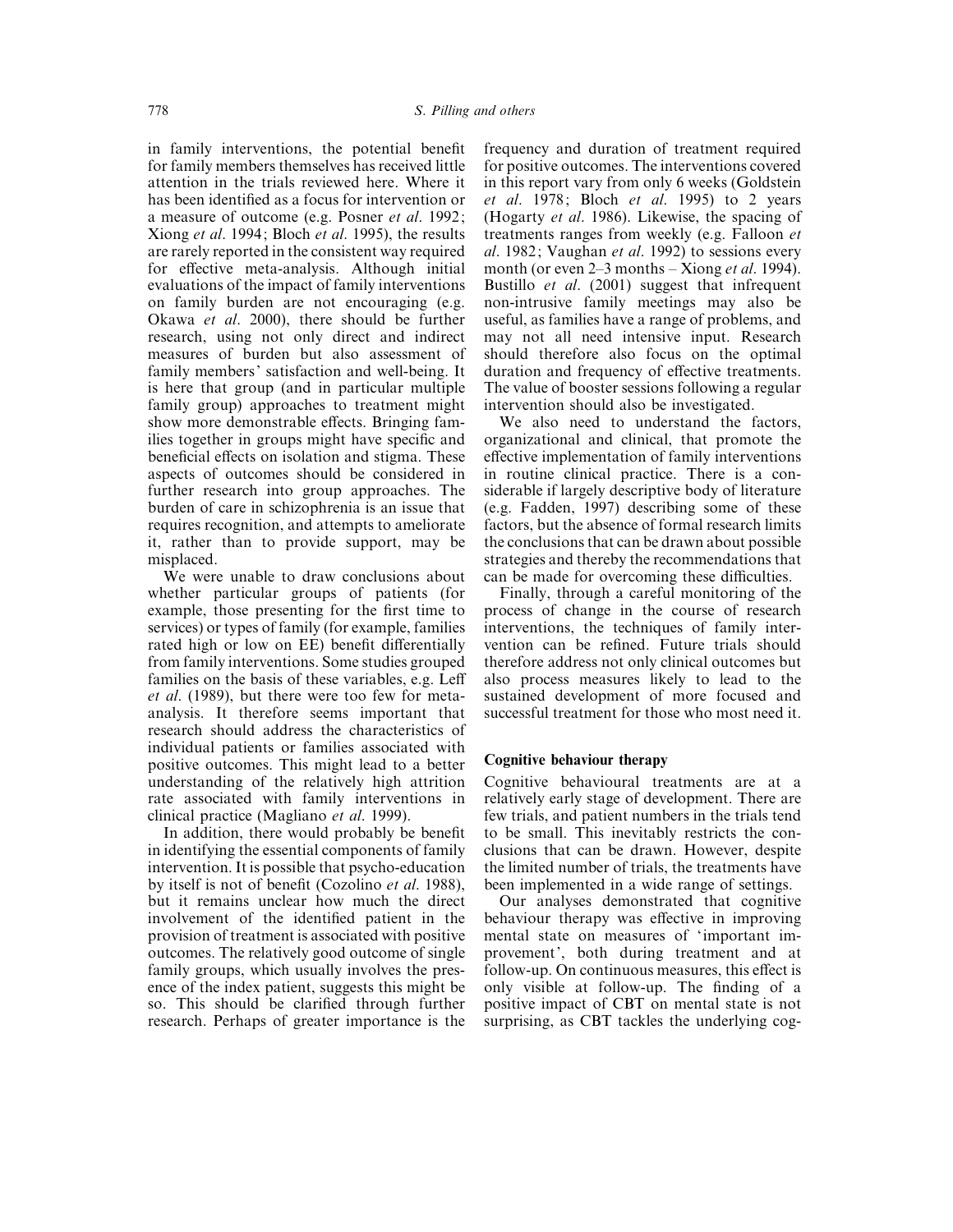nitions hypothesized to be inextricably linked to mental state. However, why positive effects on continuous measures of mental state are only apparent at follow-up is less clear. The finding may arise from the inclusion of the Kemp *et al*. (1996) study, which was of very short duration (3 weeks) and was included in the continuous measures analysis but not the dichotomous one. This demonstrated virtually no positive effect of CBT on mental state during treatment. The treatment in this study was essentially compliance therapy, and it is possible that increased compliance after the cessation of treatment mediated these results. In addition, CBT led to fewer dropouts than standard care. As standard care is less intrusive and thus probably more tolerable, this could be seen as favourable for CBT. However, the lack of difference between CBT and other active treatments is perhaps less positive, as there is likely to be increased pressure for patients to remain in the experimental treatment group (Jones *et al*. 2001).

Our analyses do suggest that cognitive behavioural interventions for schizophrenia offer a potentially effective treatment. The results from the early trials are promising despite their small numbers. Nevertheless, in comparison, for example with most trials of anti-psychotic medication, they provide reasonably good follow-up data over extended periods. The positive results of the meta-analysis can therefore be taken as confirming the promise of cognitive behavioural treatment in schizophrenia.

Much work is needed to refine the treatment in terms of identifying the most effective components and the best methods for delivering it. However, given that many people continue to suffer from symptoms and difficulties despite extensive pharmacological and service-based interventions, it is important that efforts are made to develop CBT. If its promise is confirmed it should be made more generally available in secondary care mental health services, thereby offering a greater choice of psychosocial interventions for sufferers and their carers.

While the interventions all met the criteria for CBT and would be recognizable to those trained in the technique, there was considerable variation in the nature and duration of treatment provided. Many treatments involved a large investment of time and effort on the part of both the therapist and participant. For example,

Kuipers *et al*. (1997) provided up to nine months of individual CBT on a weekly or fortnightly basis. Although the evidence available from the current trials is limited, there is some suggestion that longer-term treatments are associated with a better outcome. This is evident from the increased effect over time of CBT on mental state (for example, Sensky *et al*. 2000). The majority of the studies also concentrate on outpatients with chronic disorders, with the most notable exception being Drury *et al*. (1996), which looked at a population of in-patients with a relatively recent onset of the disorder. The current Socrates trial (Lewis *et al*. 2002), which focuses on treatment of recent onset patients, may well provide further information on the value of CBT for such patients.

At this stage in the development of CBT, there is a need for further research that address several issues. The first area for consideration is the range of outcomes. As stated above, there is a need for a robust measure of relapse, applied with consistency across studies. In addition the impact of CBT should be measured not only on the target symptoms (usually hallucinations and delusions) but also on mental state generally and affective state in particular.

As with family interventions, the impact of duration and frequency of treatment should be the focus of further research. The results are likely to have considerable implications for the future availability of CBT, in particular whether it remains a treatment for relatively few patients provided by highly trained specialists or becomes more widely available.

Little is known about the patient populations that might benefit most from CBT. The majority of interventions have focused on chronic or treatment resistant schizophrenia. The lack of effect on relapse rates can be understood in this context: the patients are chronically symptomatic, so improvement is an appropriate measure, while relapse generally is not. It is clear, however, that more needs to be understood of the effect of CBT at different stages of the illness and on different presenting symptoms. In patients prone to relapse and recovery, the use of CBT to reduce relapse should be investigated. In part, the answers to these questions will lie in a better understanding of the process of change in treatment. If it turns out that the skills required to deliver the treatment are considerable, it may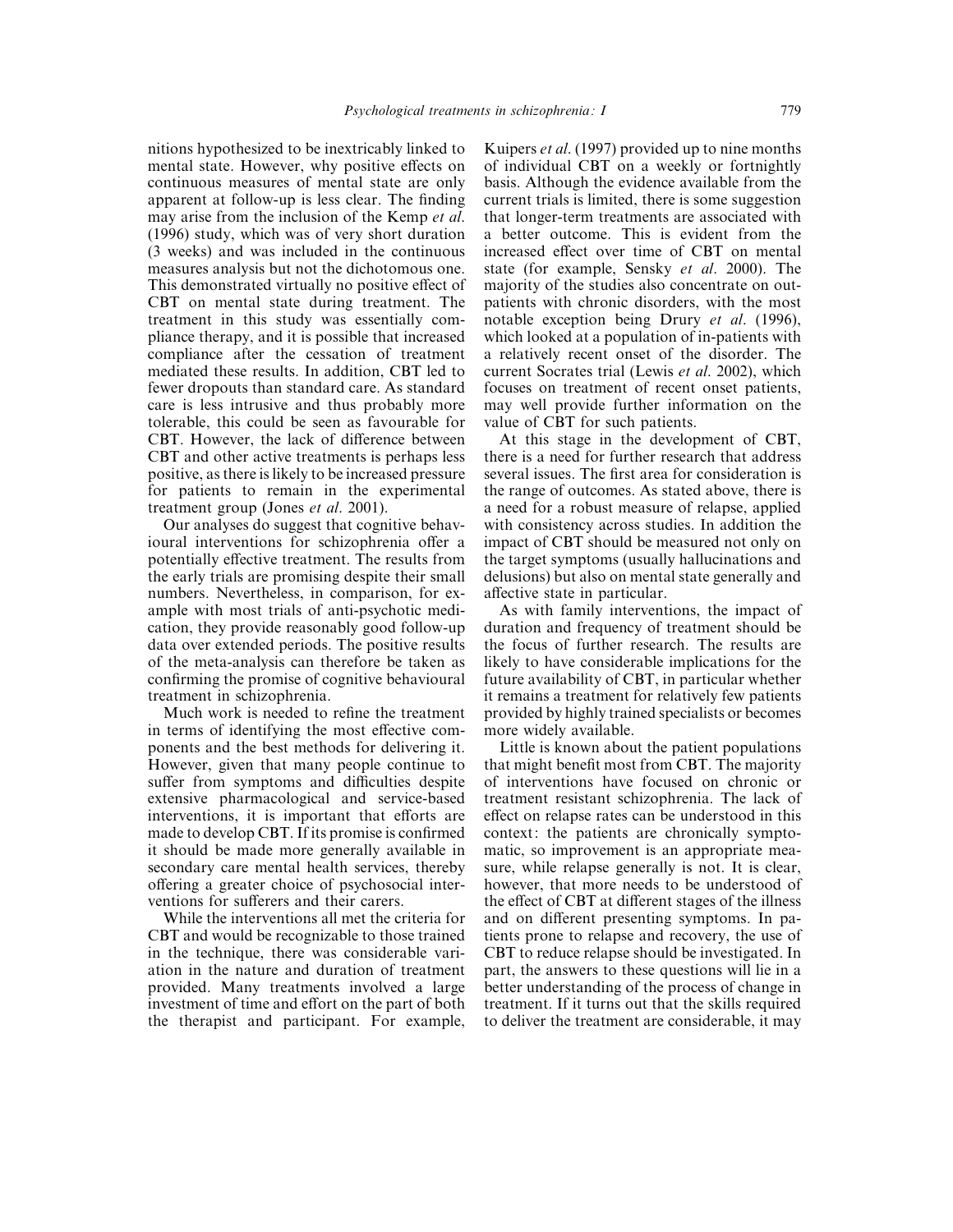be necessary to restrict it to groups particularly likely to benefit or in which symptoms are distressingly resistant to other treatments.

#### **General research implications**

Given limitations on resources and the fact that the psychological interventions produced similar outcomes, there are significant research and clinical issues concerning the relative efficacy of different treatments and their ease of implementation in routine clinical practice. This argues, in the first instance, for large pragmatic trials comparing the effectiveness of cognitive behavioural and family interventions. Further work may consider not only the outcomes obtained but also the refinement and feasibility of treatments. For certain populations, for example those at risk of relapse, the relative merits of CBT and FIs should be carefully evaluated.

The trials reviewed were characterized by a limited range of outcome measures. There were very few, if any, measures of patient satisfaction, and few measures of quality of life, together with a lack of consistency in the definition and specification of the primary outcome measures. There is a considerable appeal in simple dichotomous outcomes measures such as admission to hospital, but as the improvement of community-based mental health services and the introduction of Crisis Resolution Teams (Department of Health, NHS Executive, 2000) influences the process of admission, the value of these measures must be questioned. A more pragmatic and robust measure of relapse needs to be applied consistently across trials. Continuous measures are appropriate for treatments in community-based services. They are also more informative statistically. Again, consistent usage would assist systematic review. Finally, health economic data have seldom been collected in these trials and the requirement for this to be part of any large trial cannot be overemphasized.

The authors would like to thank Clive Adams and the Cochrane Schizophrenia Group for their assistance in the preparation of this paper.

# **REFERENCES**

Adams, C. E. (2000). *Psychosocial Interventions for Schizophrenia*. Effective Health Care Bulletin. NHS Centre for Reviews and Dissemination, University of York: York.

- Altman, D. G. & Bland, J. M. (1996). Detecting skewness from summary information. *British Medical Journal* **313**, 200.
- Åsberg, M., Perris, C., Schalling, D. & Sedvall, G. (1978). CPRS: development and applications of a psychiatric rating scale. *Acta Psychiatrica Scandinavica* **69** (suppl. 271), 5–27.
- Bebbington, P. E. & Kuipers, E. (1994). The predictive utility of expressed emotion in schizophrenia. *Psychological Medicine* **24**, 707–718.
- Beck, A. T., Rush, A. J., Shaw, B. F. & Emery, G. (1979). *Cognitive Therapy for Depression*. Guilford Press: New York.
- Bloch, S., Szmukler, G. I., Herrman, H., Benson, A. & Colussa, S. (1995). Counselling caregivers of relatives with schizophrenia: themes, interventions, and caveats. *Family Process* **34**, 413–425.
- Bradshaw, W. (1966). Structured group work for individuals with schizophrenia: a coping skills approach. *Research on Social Work Practice* **6**, 139–154.
- Brown, G. W. & Rutter, M. (1966). The measurement of family activities and relationships: a methodological study. *Human Relations* **19**, 241–263.
- Brown, G. W., Monck, E. M., Carstairs, G. M. & Wing, J. K. (1962). Influence of family life on the course of schizophrenic illness. *British Journal of Preventative and Social Medicine* **16**, 55–68.
- Brown, G. W., Birley, J. L. & Wing, J. K. (1972). Influence of family life on the course of schizophrenic disorders: a replication. *British Journal of Psychiatry* **121**, 241–258.
- Buchkremer, G., Holle, R., Schulze Mönking, H. & Hornung, W. P. S. (1995). The impact of therapeutic relatives groups on the course of illness in schizophrenic patients. *European Psychiatry* **10**, 17–27.
- Bustillo, J. R., Lauriello, J., Horan, P. & Keith, S. J. (2001). The psychosocial treatment of schizophrenia: an update. *American Journal of Psychiatry* **158**, 163–175.
- Carpenter, W., Heinrichs, D. & Hanlon, T. (1987). A comparative trial of pharmacologic strategies in schizophrenia. *American Journal of Psychiatry* **144**, 1466–1470.
- Cohen, J. (1977). *Statistical Power Analysis for the Behavioural Sciences*. Academic Press: New York.
- Cook, R. J. & Sackett, S. L. (1995). The number needed to treat: a clinically useful measure of treatment effect. *British Medical Journal* **310**, 452–454.
- Cormac, I., Jones, C. & Campbell, C. (2002). Cognitive behaviour therapy for schizophrenia (Cochrane Review). In *Cochrane Library*, *1*. Update Software: Oxford.
- Cozolino, L. J., Goldstein, M. J. & Nuechterlein, K. H. (1988). The impact of education about schizophrenia on relatives varying in expressed emotion. *Schizophrenia Bulletin* **14**, 675–687.
- Department of Health, NHS Executive (1999). *National Service Framework For Mental Health*. Department of Health: Wetherby.
- Department of Health, NHS Executive (2000). *The NHS Plan : A Plan for Investment*, *a Plan for Reform*. Department of Health: Wetherby.
- DerSimonian, R. & Laird, N. (1986). Meta-analysis in clinical trials. *Controlled Clinical Trials* **7**, 177–188.
- Dixon, L., Adams, C. & Lucksted, A. (2000). Update on family psychoeducation for schizophrenia. *Schizophrenia Bulletin* **26**,  $5 - 20$ .
- Drury, V., Birchwood, M., Cochrane, R. & Macmillan, F. (1996). Cognitive therapy and recovery from acute psychosis: a controlled trial. I. Impact on psychotic symptoms. *British Journal of Psychiatry* **169**, 593–601.
- Egger, M. (1997). Bias in meta-analysis detected by a simple, graphical test. *British Medical Journal* **315**, 629–634.
- Fadden, G. (1997). Implementation of family interventions in routine clinical practice following staff training programs: a major cause for concern. *Journal of Mental Health* **6**, 599–612.
- Falloon, I. R. H., Boyd, J. L., McGill, C. W., Razani, J., Moss, H. B. & Gilderman, A. M. (1982). Family management in the prevention of the exacerbation of schizophrenia: clinical outcome of a twoyear longitudinal study. *New England Journal of Medicine* **306**, 1437–1440.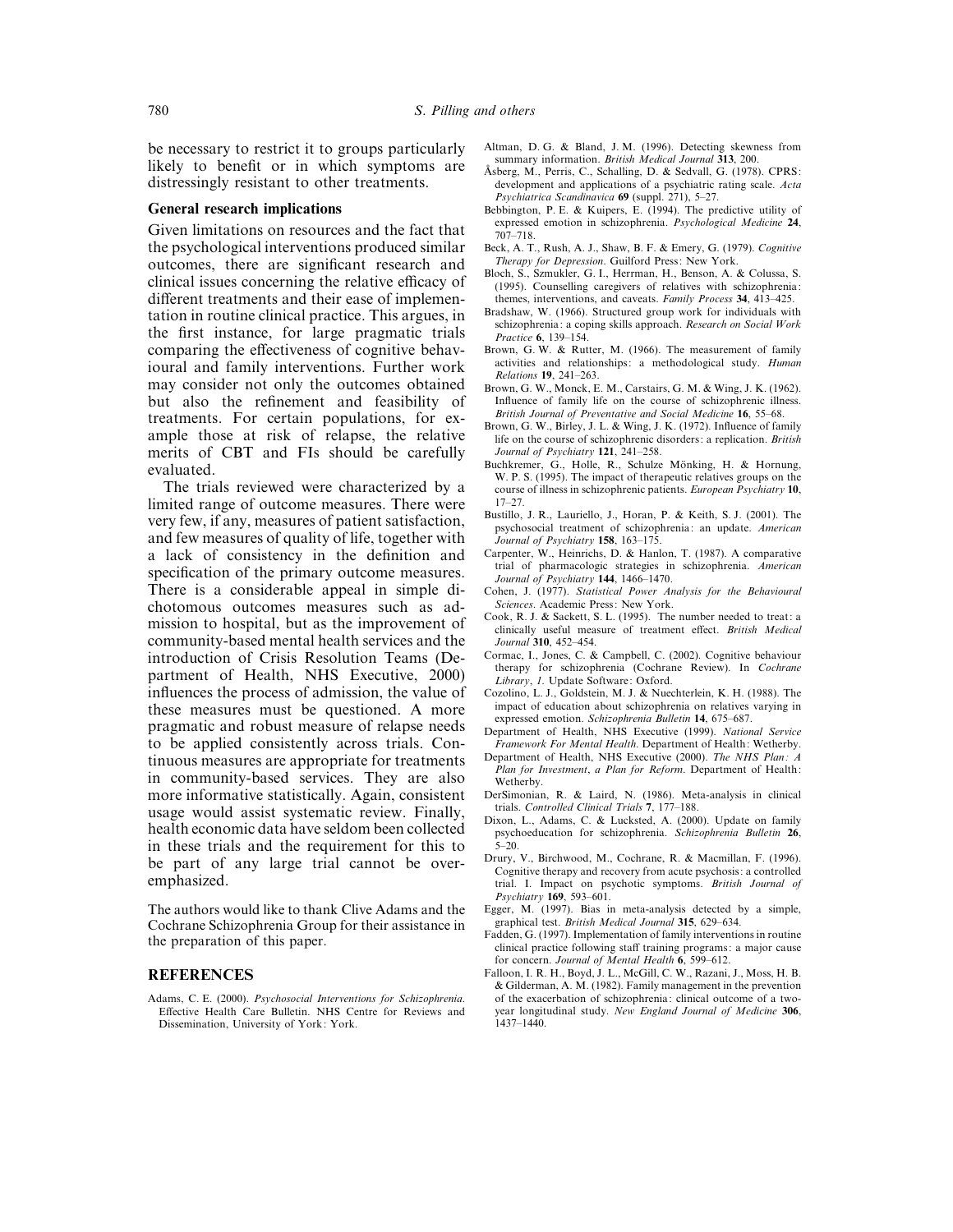- Fowler, D., Garety, P. A. & Kuipers, L. (1995). *Cognitive Behaviour Therapy for Psychosis*. Wiley: Chichester.
- Geddes, J., Freemantle, N., Harrison, P. & Bebbington, P. (2000). Atypical antipsychotics in the treatment of schizophrenia: systematic overview and meta-regression analysis. *British Medical Journal* **321**, 1371–1376.
- Glass, G. V., McGaw, B. & Smith, M. L. (1981). *Meta*-*analysis in Social Research*. Sage: Beverly Hills, CA.
- Glynn, S. M., Randolph, E. T., Eth, S., Paz, G. G., Leong, G. B., Shaner, A. L. & Van Vort, W. (1992). Schizophrenic symptoms, work adjustment, and behavioural family therapy. *Rehabilitation Psychology* **37**, 323–338.
- Goldstein, M. J., Rodnick, E. H., Evans, J. R., May, P. R. A. & Steinberg, M. R. (1978). Drug and family therapy in the aftercare of acute schizophrenics. *Archives of General Psychiatry* **35**, 1169–1177.
- Gould, R. A., Mueser, K. T., Bolton, E., Mays, V. & Goff, D. (2001). Cognitive therapy for psychosis in schizophrenia: an effect size analysis. *Schizophrenia Research* **48**, 335–342.
- Hedges, L. V. & Olkin, I. (1985). *Statistical Methods for Metaanalysis*. Academic Press: London.
- Hogarty, G. E., Anderson, C. M., Reiss, D. J., Kornblith, S. J., Greenwald, P., Javna, C. D. & Madonia, M. J. (1986). Family psychoeducation, social skills training and maintenance chemotherapy in the aftercare treatment of schizophrenia: I. One-year effects of a controlled study on relapse and expressed emotion. *Archives of General Psychiatry* **43**, 633–642.
- Hogarty, G. E., Kornblith, S. J., Greenwald, P., DiBarry, A. L., Cooley, S., Ulrich, R. F., Carter, M. & Flesher, S. (1997*a*). Three years trials of personal therapy with schizophrenics living with or independent of family I: description of study and effects on relapse rates. *American Journal of Psychiatry* **154**, 1504–1513.
- Hogarty, G. E., Greenwald, P., Ulrich, R. F., Kornblith, S. J., DiBarry, A. L., Cooley, S., Carter, M. & Flesher, S. (1997*b*). Three years trials of personal therapy with schizophrenics living with or independent of family II: effects on adjustment of patients. *American Journal of Psychiatry* **154**, 1514–1524.
- Kane, J. M. (1996). Treatment resistant schizophrenic patients. *Journal of Clinical Psychiatry* **57** (suppl. 9), 35–40.
- Kemp, R., Hayward, P., Applewhaite, G., Everitt, B. & David, A. (1996). Compliance therapy in psychotic patients: randomised controlled trial. *British Medical Journal* **312**, 345–349.
- Kuipers, E., Garety, P., Fowler, D., Dunn, G., Bebbington, P., Freeman, D. & Hadley, C. (1997). London East-Anglia randomised controlled trial of cognitive behavioural therapy for psychosis I: effects of the treatment phase. *British Journal of Psychiatry* **171**, 319–327.
- Kuipers, E., Fowler, D., Garety, P., Chisholm, D., Freeman, D., Dunn, G., Bebbington, P. & Hadley, C. (1998). London East-Anglia randomised controlled trial of cognitive behavioural therapy for psychosis III: follow-up and economic evaluation at 18 months. *British Journal of Psychiatry* **173**, 61–68.
- Leff, J., Kuipers, L., Berkowitz, R., Eberlein-Fries, R. & Sturgeon, D. (1982). A controlled trial of social interventions in the families of schizophrenic patients. *British Journal of Psychiatry* **141**, 121–134.
- Leff, J., Berkowitz, R., Shavit, N., Strachan, A., Glass, I. & Vaughn, C. (1989). A trial of family therapy versus a relative's group for schizophrenia. *British Journal of Psychiatry* **154**, 58–66.
- Lewis, S., Tarrier, N., Haddock, G., Bentall, R., Kinderman, P., Kingdon, D., Siddle, R., Drake, R., Everitt, J., Leadley, K., Benn, A., Grazebrook, K., Haley, C., Akhtar, S., Davies, L., Palmer, S., Faragher, B. & Dunn, D. (2002). Randomised controlled trial of cognitive-behaviour therapy in early schizophrenia: acute phase outcomes. *British Journal of Psychiatry* (in the press).
- Liberman, R. P. (1994). Psychosocial treatments for schizophrenia. *Psychiatry* **57**, 104–114.
- Linszen, D., Dingemans, P., Van der Does, J. W., Nugter, A., Scholte, P., Lenoir, R. & Goldstein, M. J. (1996). Treatment, expressed emotion and relapse in recent onset schizophrenic disorders. *Psychological Medicine* **26**, 333–342.
- McFarlane, W. R., Link, B., Dushay, R., Marchal, J. & Crilly, J. (1995*a*). Psychoeducational multiple family groups: four-year relapse outcome in schizophrenia. *Family Processes* **34**, 127–144.
- McFarlane, W. R., Lukens, E., Link, B., Dushay, R., Deakins, S. A., Newmark, M., Dunne, E. J., Horen, B. & Toran, J. (1995*b*). Multiple-family groups and psychoeducation in the treatment of schizophrenia. *Archives of General Psychiatry* **52**, 679–687.
- Magliano, L., Fadden, G., Fiorillo, A., Malangone, C., Sorrentino, D., Robinson, A. & Maj, M. (1999). Family burden and coping strategies in schizophrenia: are key relatives really different to other relatives. *Acta Psychiatrica Scandinavica* **99**, 10–15.
- Mantel, N. & Haenszel, W. (1959). Statistical aspects of the analysis of data from retrospective studies. *Journal of National Cancer Institute* **22**, 719–748.
- Mari, De J. J. & Streiner, D. (1994). An overview of family interventions and relapse on schizophrenia: meta-analysis of research findings. *Psychological Medicine* **24**, 565–578.
- Miettinen, O. S. & Nurminen, M. (1985). Comparative analysis of two rates. *Statistics in Medicine* **4**, 213–226.
- Mojtabai, R., Nicholson, R. A. & Carpenter, B. N. (1998). Role of psychosocial treatments in the management of schizophrenia: a meta-analytic review of controlled outcome studies. *Schizophrenia Bulletin* **24**, 569–587.
- Mulrow, C. D. & Oxman, A. D. (eds.) (1997). Cochrane Collaboration Handbook. In *The Cochrane Library* (database on disk and CDROM). The Cochrane Collaboration. Update Software, 1997: Oxford.
- Okawa, N., Oshima, I. & Goto, M. (2000). The effects of family interventions for the patients with mental illness in health centers focusing on the relatives' own life. *Nippon Koshu Eisei Zasshi* **47**, 580–588.
- Overall, J. E. & Gorham, D. R. (1962). The Brief Psychiatric Rating Scale. *Psychological Reports* **10**, 799–812.
- Pilling, S., Bebbington, P., Kuipers, E., Garety, P., Geddes, J., Martindale, B., Orbach, G. & Morgan, C. (2002). Psychological treatments in schizophrenia: II. Meta-analyses of social skills training and cognitive remediation. *Psychological Medicine* **32**, 783–791.
- Pitschel-Walz, G., Leucht, S., Bauml, J., Kissling, W. & Engel, R. R. (2001). The effect of family interventions on relapse and rehospitalization in schizophrenia: a meta-analysis. *Schizophrenia Bulletin* **27**, 73–92.
- Posner, C. M., Wilson, K. G., Krai, M. J., Lander, S. & McIlwraith, R. D. (1992). Family psychoeducational support groups in schizophrenia. *American Journal of Orthopsychiatry* **62**, 206–218.
- Rector, N. A. & Beck, A. T. (2001). Cognitive behavioral therapy for schizophrenia: an empirical review. *Journal of Nervous and Mental Disease* **189**, 278–287.
- Roth, A. & Fonagy, P. (1996). *What Works for Whom ? A Critical Review of Psychotherapy Research*. Guilford: New York.
- Schooler, N. R., Keith, S. J., Severe, J. B., Matthews, S. M., Bellack, A. S., Glick, I. D., Hargreaves, W. A., Kane, J. M., Ninan, P. T., Frances, A., Jacobs, M., Liberman, J. A., Mance, R., Simpson, G. M. & Woerner, M. G. (1997). Relapse and rehospitalisation during maintenance treatment of schizophrenia. *Archives of General Psychiatry* **54**, 453–463.
- Schwartz, B. J., Cecil, A. & Iqbal, N. (1993). Psychosocial treatments of schizophrenia. *Psychiatric Annals* **23**, 216–221.
- Sensky, T., Turkington, D., Kingdon, D., Scott, J., Scott, J., Siddle, R., O'Carroll, M. & Barnes, T. (2000). A randomized controlled trial of cognitive behavioural therapy for persistent symptoms in schizophrenia resistant to medication. *Archives of General Psychiatry* **57**, 165–172.
- Smith, J. & Birchwood, M. (1993). The needs of high and low expressed emotion families: a normative approach. *Social Psychiatry and Psychiatric Medicine* **28**, 11–16.
- StatsDirect (2000). *Statistcial Software Package*. Tidestone Technologies Inc., Ashwell, Herts.
- Tarrier, N., Barrowclough, C., Vaughn, C., Bamrah, J. S., Porceddu, K., Watts, S. & Freeman, H. (1988). Community management of